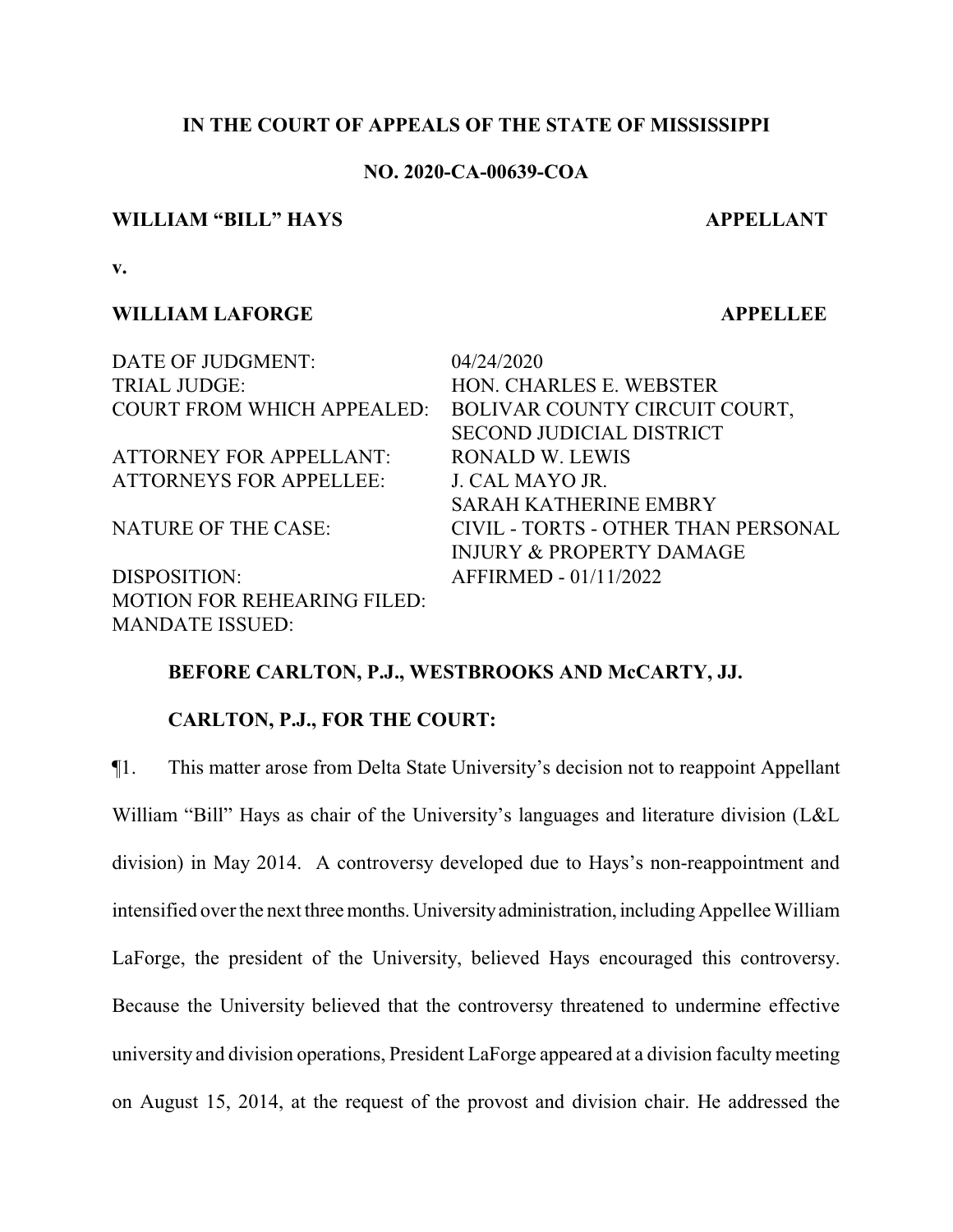faculty, including Hays specifically, in forceful (and what may be considered harsh) terms, demanding that the counterproductive behavior relating to Hays's non-reappointment stop.

¶2. Hays sued President LaForge based upon statements he made at his August 15, 2014 address to the L&L division faculty and comments arising from that address, seeking relief for slander, slander per se, "false light" invasion of privacy, and intentional infliction of emotional distress. The Circuit Court of Bolivar County, Second Judicial District, granted summary judgment in President LaForge's favor. The trial court found that qualified privilege barred Hays's claims because Hays had failed to present evidence sufficient to create a genuine issue of material fact that President LaForge acted with actual malice in this case.

¶3. Hays's sole contention on appeal is that he did present sufficient proof to create a genuine issue of material fact that President LaForge acted with actual malice when he addressed the L&L division on August 15, 2014, and in comments arising from that address. For the reasons addressed below, we affirm the grant of summary judgment in President LaForge's favor and dismissal of Hays's civil action, with prejudice.

### **STATEMENT OF FACTS AND PROCEDURAL HISTORY**

#### **I. Statement of Facts**

¶4. This matter involves a dispute between Hays, a former English professor at Delta State University, and President LaForge. The University employed Hays as an English professor for thirty-three years, beginning in August 1981. In 2006, Hays also accepted an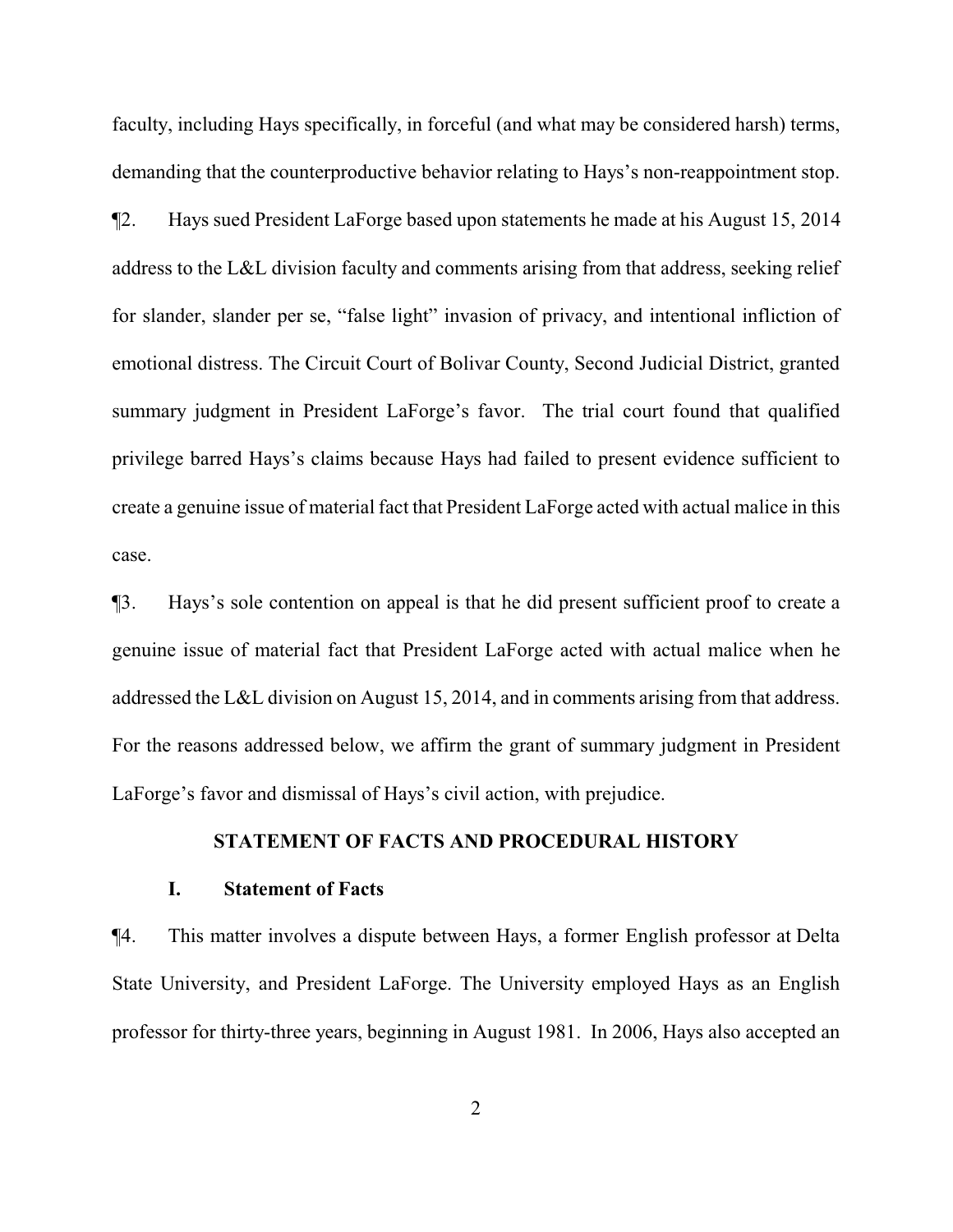administrative appointment as chair of the L&L division. He executed an employment contract for that position. The employment contract provided that "[b]y signing this [contract] you . . . agree that you have no property interest in the administrative position named above, serve at the will and pleasure of the university[,] and may be removed from this administrative position at any time, with or without cause."

¶5. Interim Dean Paul Hankins, Provost Charles McAdams, and President LaForge did not reappoint Hays as division chair for the term beginning July 1, 2014. Dean Hankins notified Hays of the decision in a letter to him dated May 22, 2014. Dean Hankins named Don Allan "Chip" Mitchell to serve as interim division chair.

¶6. A campus and community-wide controversy began after Hays was not reappointed as division chair. Efforts were made by various persons in an attempt to have the University reverse its decision, including a "Reinstate Bill Hays" community Facebook page created by two graduate students and a recent alumnus. According to the affidavit of one of its creators, the Facebook page was created to "use it as a platform to encourage people to write letters of support for Dr. Hays to President LaForge," and all three administrators of the Facebook page stated in their affidavits that Hays was not involved in "suggestions or submissions to be posted on the site." A letter and e-mail campaign also took place, as well as the wearing of T-shirts containing slogans in support of Hays. The University did not change its decision. ¶7. The University, including President LaForge, believed that Hays encouraged and participated in the controversy. The record contains emails between Hays and community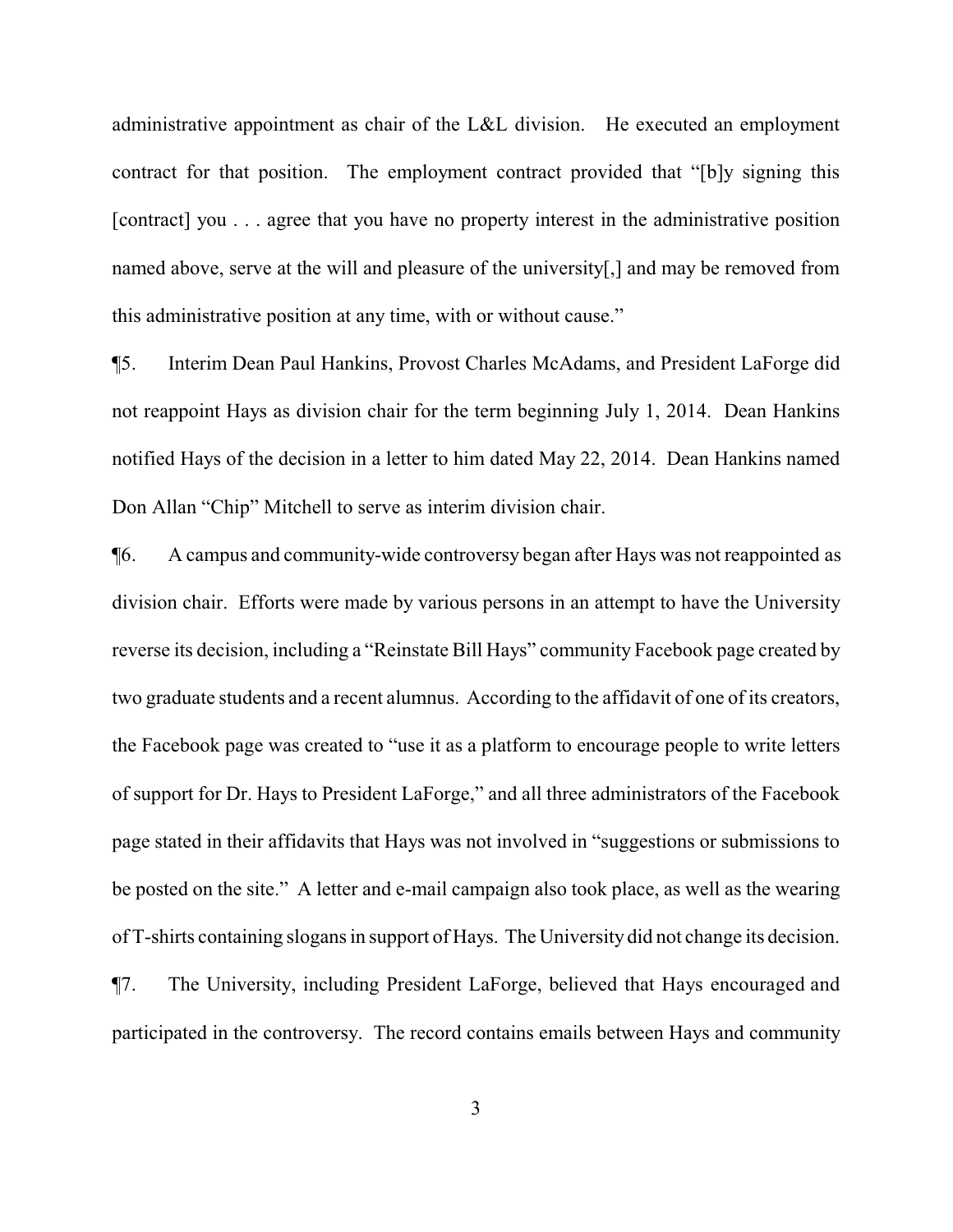members, former and current faculty members, and graduate students and alumni; affidavits of faculty members and others; and deposition testimony of Hays and other witnesses showing Hays's participation in the controversy. These include over forty emails from Hays to one of the Facebook site administrators regarding the reinstatement campaign and communications fromHays to April Stewart, who featured cartoons on the Facebook site that were aimed at poking fun at members of the University's administration and the interim chair.<sup>1</sup> The record reflects that President LaForge knew about the "Reinstate Bill Hays" Facebook campaign and unflattering cartoons left with Dean Hankins and Interim Chair Mitchell; and LaForge received dozens of emails from students, faculty, alumni, and community members opposing the decision not to reappoint Hays as division chair.

¶8. The record also reflects that President LaForge received reports of Hays's "unprofessional behavior among [his] colleagues" following Hays's non-reappointment. President LaForge explained in his deposition that this behavior "seemed to percolate up and got worse from June to July [2014]." He received these reports from Interim Chair Mitchell, as well as Provost McAdams, Vice President for UniversityRelations Michelle Roberts, and Dean Hankins. LaForge was also forwarded and reviewed emails from Hays to the L&L division relating to the reinstatement campaign.

¶9. In his affidavit, Provost McAdams said that he periodically "met with President

 $<sup>1</sup>$  To avoid repetition, details regarding the events taking place after Hays was not</sup> reappointed as division chair are discussed below as necessary.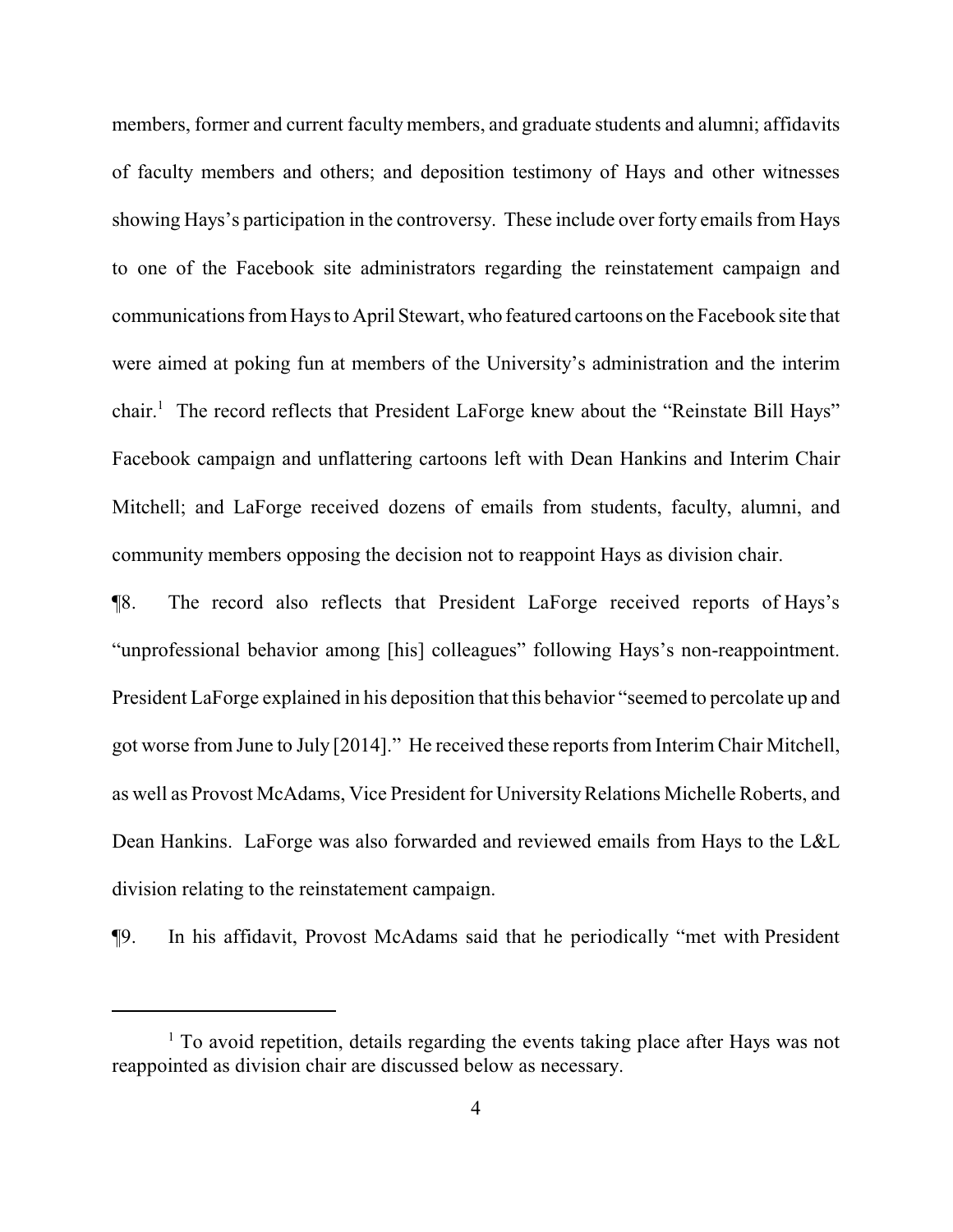LaForge [and] informed him of the deteriorating climate in the Division as a result of the Hays controversy," including specific incidents of "faculty disruptions," "disrespect for the Interim Chair," and "[t]he involvement of students in the Hays controversy." Provost McAdams believed that the "Hays controversy was affecting the academy and distracting from the University's mission," so in August he "asked President LaForge to address the entire division and to communicate to them that 'enough is enough.'" President LaForge did so on August 15, 2014, appearing at an L&L division faculty meeting and addressing those present, including Hays.

¶10. As described by the trial court in its order granting summary judgment in President LaForge's favor, his comments to the L&L division "were in a direct and what might be considered a harsh tone . . . aimed at the perceived disruption of normal collegiate life at the university and the extent, if any, to which Hays and perhaps others purportedly contributed to this disruption." In his address, for example, President LaForge explained to the division:

There is a pattern in this division of belligerence, of rudeness, really unprofessional behavior  $\dots$  [N] ot all of you. Some of you are involved with it, some of you caused it, and some of you enabled it. And you let it go on too long and it's going to stop. I am putting you on notice today that that type of behavior toward the Dean, toward the Provost, toward each other, toward your Interim Chair, no matter what your beliefs about anything that has happened in terms of the changeover in chair. None of that's going to be tolerated anymore.

Continuing, President LaForge told the group, "[A]ll the stuff that has gone on in the last three months, . . . enough is enough. I'm just not going to put up with it anymore." Speaking directly to Hays, President LaForge said, "Bill Hays, I am telling you to stand down . . . .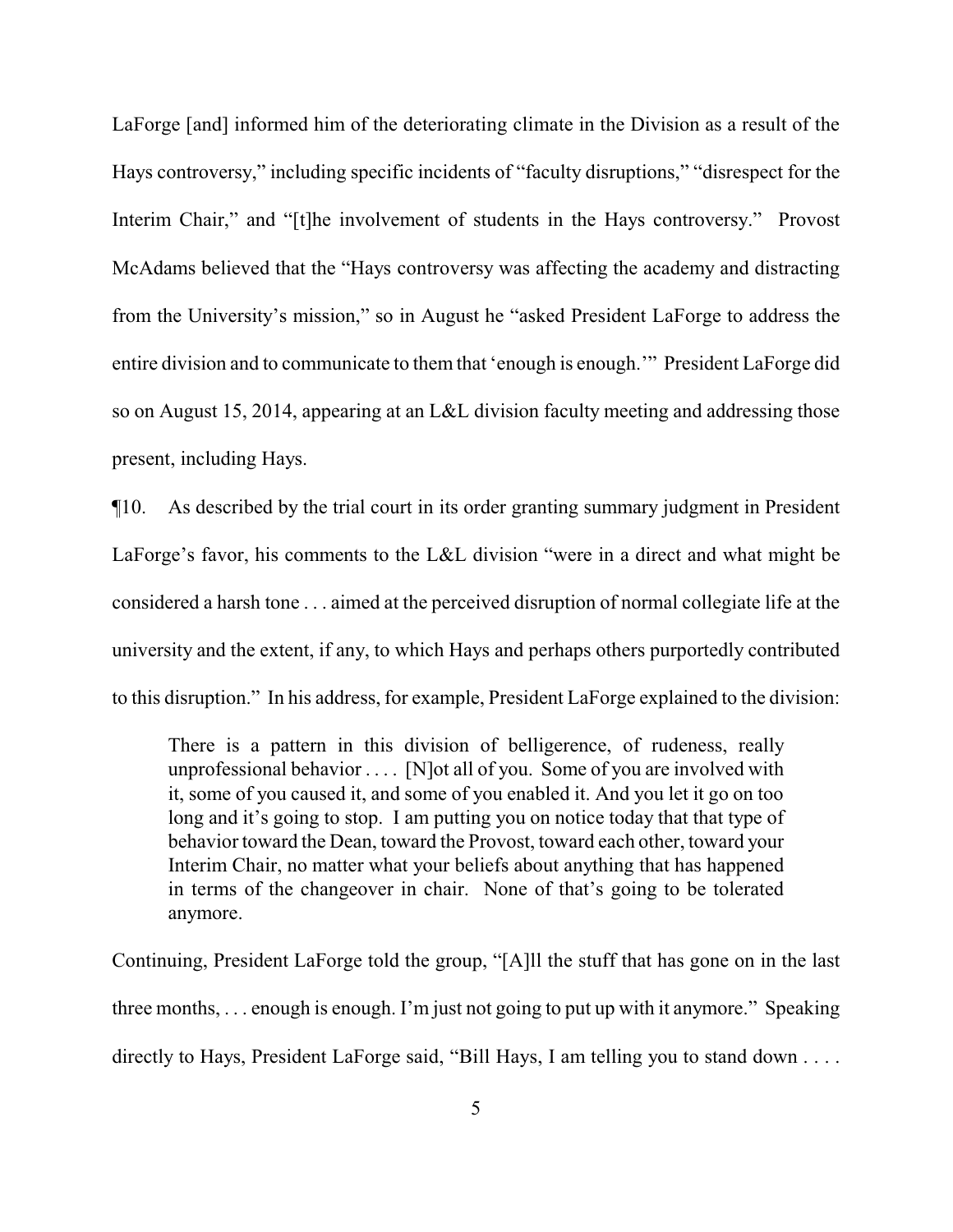You and your colleagues are going to be held accountable. The attitudes, the bad behavior, the passive aggressiveness related to your contract non-renewal have infected this division to the point where it's toxic and it's untenable. It's unprofessional." A transcript and an audio recording of President LaForge's address are part of the record, and his statements in that address will be addressed in further detail, as necessary, below. Hays also takes issue with purported "attacks" against him by President LaForge relating to the August 15, 2014 address that occurred in the following days and other events occurring in the following months. These communications and incidents will be discussed in context, as necessary, below.

¶11. Hays retired from the University in December 2015.

## **II. Procedural History**

¶12. Hays filed this action in the Bolivar CountyCircuit Court on November 13, 2015, and filed his amended complaint on March 14,  $2016<sup>2</sup>$  seeking to recover from President LaForge for slander, slander per se, false light invasion of privacy, and intentional infliction of emotional distress based primarily on statements President LaForge made in his August 15,

 $2^2$  Before filing his state-court complaint, Hays sued LaForge in federal court, asserting "a federal claim for First Amendment free speech retaliation under 42 U.S.C. § 1983 against [President LaForge] in his official capacity and state law claims for slander, slander per se, false light invasion of privacy, and intentional infliction of emotional distress against [LaForge] in his individual capacity." *Hays v. LaForge*, 113 F. Supp. 3d 883, 888 (N.D. Miss. 2015). The district court dismissed Hays's First Amendment claim and declined to exercise jurisdiction over the state-law claims. *Id.* at 907.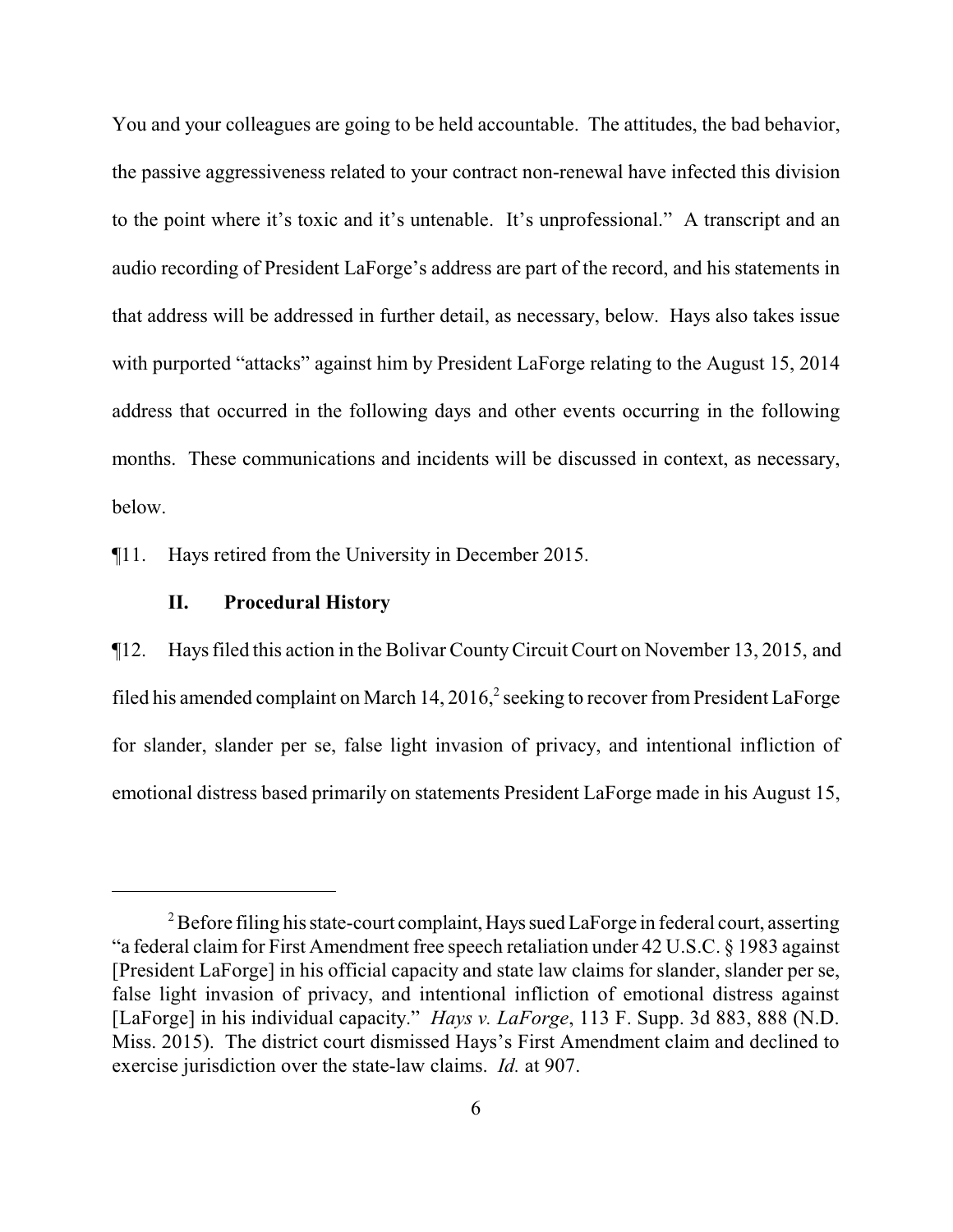2014 address to L&L division faculty.<sup>3</sup>

¶13. President LaForge subsequently answered and then moved for summary judgment on December 27, 2017, requesting that the trial court enter judgment in his favor because (1) the alleged defamatory statements are not actionable as a matter of law; (2) Hays, a vortex public figure, cannot prove actual malice by clear and convincing evidence; (3) qualified immunity bars Hays's claims; and (4) no sufficient evidence exists to support Hays's claims of false light invasion of privacy or intentional infliction of emotional distress.

¶14. After a hearing, the trial court granted President LaForge's motion on April 24, 2020, concluding that qualified privilege bars all of Hays's claims. In particular, the trial court found that Hays had failed to present evidence that President LaForge exceeded the scope of that privilege or acted with actual malice in this case. Hays filed a "Motion for Relief from Judgment or to Alter or Amend Judgment" under Mississippi Rules of Civil Procedure  $60(b)(2)$  and  $60(b)(6)$  and Rule 59(e), which the trial court denied on June 4, 2020. Hays appealed.

#### **STANDARD OF REVIEW**

¶15. "This Court employs a de novo standard in reviewing a trial court's grant of summary

<sup>&</sup>lt;sup>3</sup> In his amended complaint, Hays also alleged, in support of his intentional infliction of emotional distress claim, that "[s]ubsequently [(after the August 15, 2014 address)], Defendant LaForge used a public speaking opportunity, as well as an email copied to numerous administrators, to blame and to ridicule Hays by name without basis whenever questions arose about the appropriateness of cuts to DSU's academic programs." No other specific information was included in the amended complaint, and no "email" was attached in support of Hays's allegations concerning LaForge's post-August 2014 statements.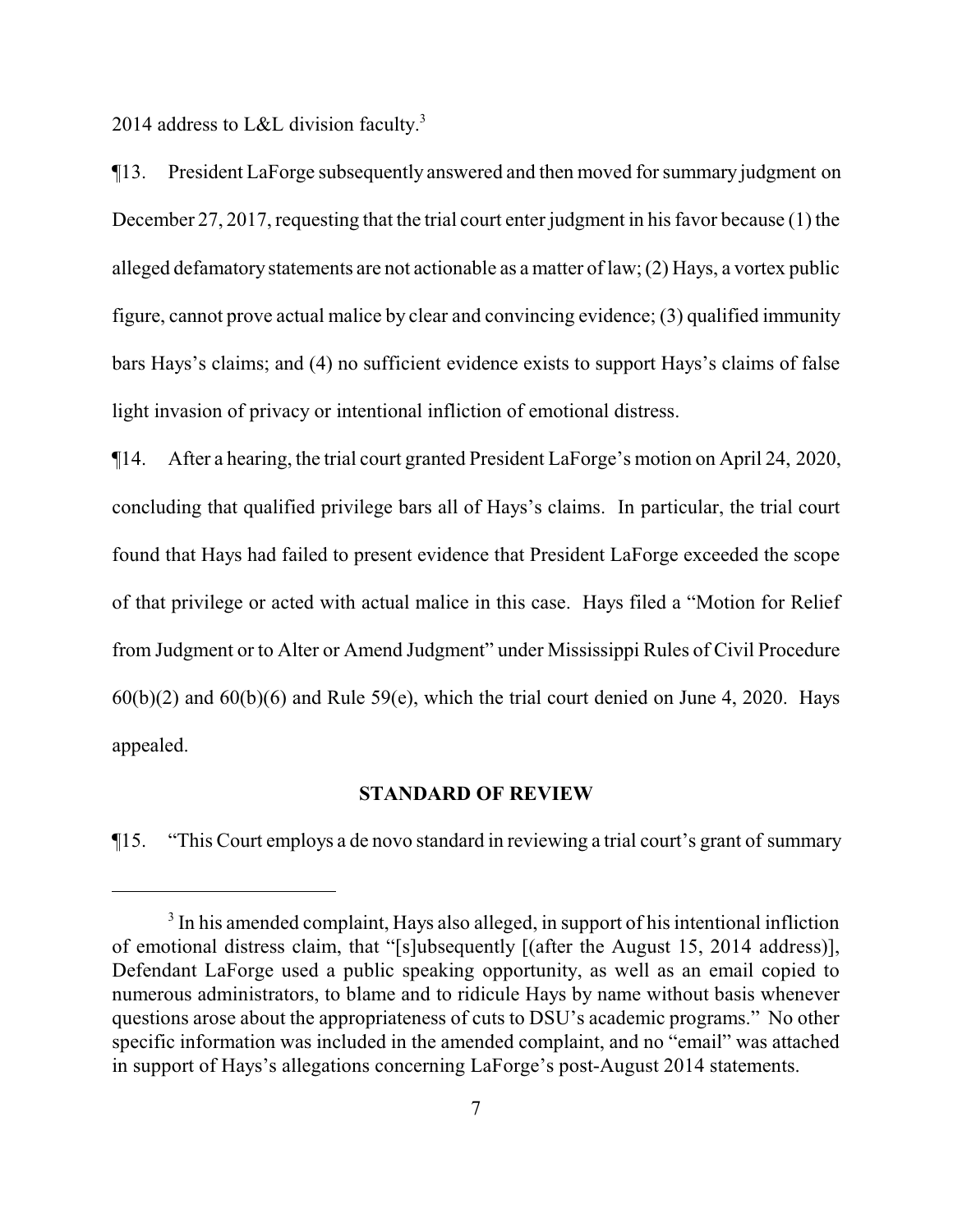judgment." *Noxubee Cnty. Sch. Dist. v. United Nat'l Ins. Co.*, 883 So. 2d 1159, 1163 (¶6) (Miss. 2004). Mississippi Rule of Civil Procedure 56(c) provides that "[t]he judgment sought shall be rendered . . . if the pleadings, depositions, answers to interrogatories and admissions on file, together with the affidavits, if any, show that there is no genuine issue as to any material fact and that the moving party is entitled to a judgment as a matter of law." In this regard, the evidence presented "must be viewed in the light most favorable to the party against whom the motion forsummary judgment has been made." *Noxubee Cnty. Sch. Dist*., 883 So. 2d at 1163 (¶6). Nevertheless, "[t]o withstand summary judgment, the nonmoving party must produce significant probative evidence of a genuine issue for trial." *Faul v. Perlman*, 104 So. 3d 148, 152 (¶11) (Miss. Ct. App. 2012). "[A]n appellate court may affirm a trial court if the correct result is reached, even if the trial court reached the result for a different reason." *Davis v. City of Jackson*, 240 So. 3d 381, 384 (¶13) (Miss. 2018).

#### **DISCUSSION**

## **I. Defamation<sup>4</sup>**

¶16. Hays assertsthat he presented sufficient proof of actual malice on President LaForge's part to create a genuine issue of material fact on this requisite element of his defamation claim. Based upon our review of the record, including the transcript of President LaForge's August 15, 2014 address to the L&L division, we find Hays's assertions are without merit.

<sup>4</sup> Oral defamation is slander. *See Defamation*, Black's Law Dictionary at 525 (11th ed. 2019). We collectively refer to Hays's slander and slander per se claims as his "defamation claim" throughout.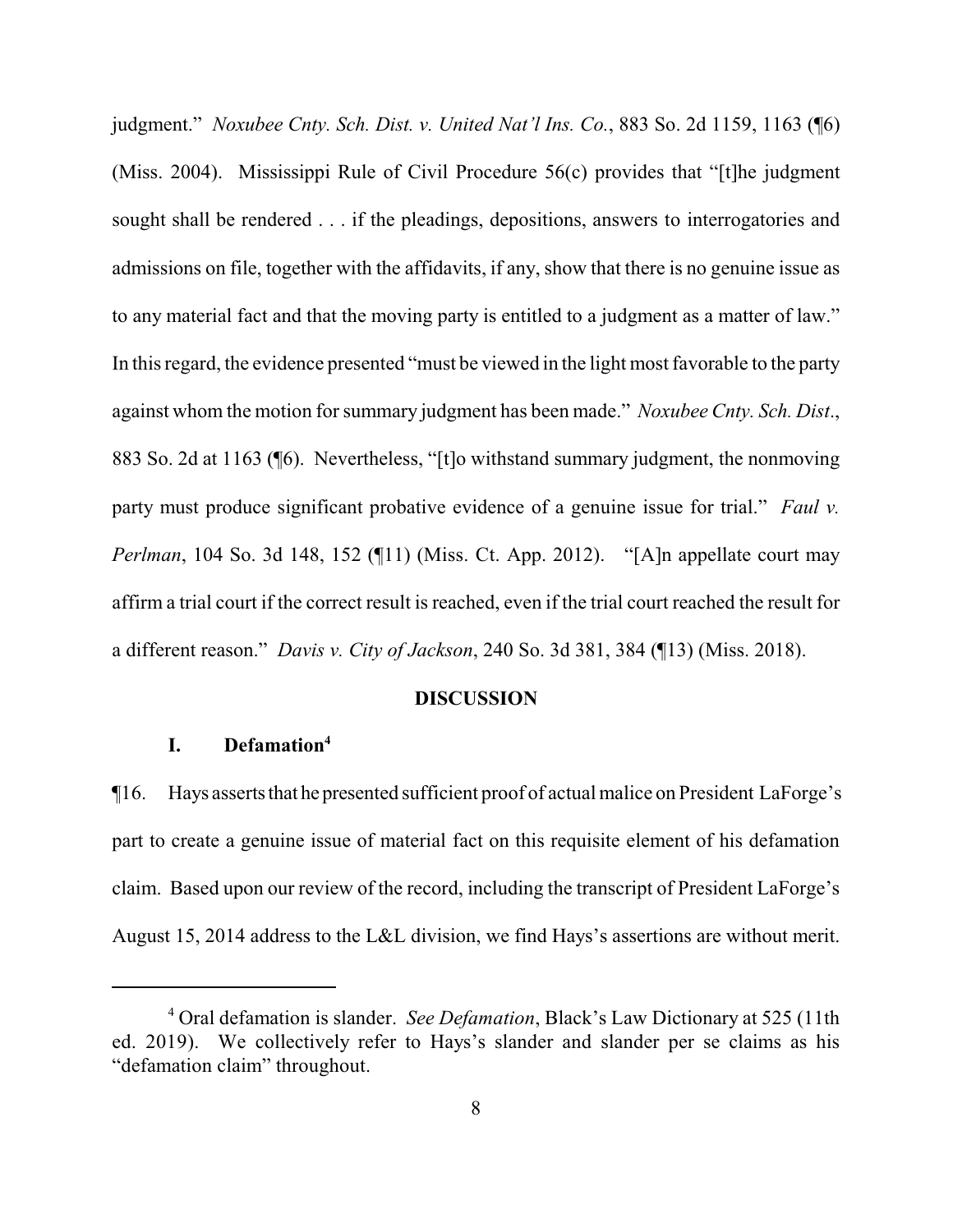We begin with an overview of the applicable law.

¶17. The Mississippi Supreme Court explained in *Simmons Law Group P.A. v. Corporate Management Inc*., 42 So. 3d 511, 517 (¶10) (Miss. 2010), that a plaintiff must prove the following to establish defamation:

- (1) a false and defamatory statement concerning the plaintiff;
- (2) an *unprivileged* publication to a third party;
- (3) fault amounting at least to negligence on the part of the publisher; and
- (4) either actionability of the statement irrespective of special harm or the existence of special harm caused by the publication.

(Emphasis added).

## **A. Qualified Immunity**

¶18. "When analyzing defamation claims, Mississippi courts employa bifurcated process." *Barmada v. Pridjian*, 989 So. 2d 359, 362 (¶9) (Miss. 2008). The trial court must first "determine whether the occasion calls for a qualified privilege[;] [if the court finds that] a qualified privilege does exist, the [c]ourt must then determine whether the privilege is overcome by malice, bad faith, or abuse." *Id.* (citation omitted).

¶19. A qualified privilege for communications between persons with a common interest in a subject matter exists under Mississippi law, as follows:

A communication made in good faith and on a subject matter in which the person making it has an interest, or in reference to which he has a duty, is privileged if made to a person or persons having a corresponding interest or duty, even though it contains matter which without this privilege would be slanderous, provided the statement is made without malice and in good faith.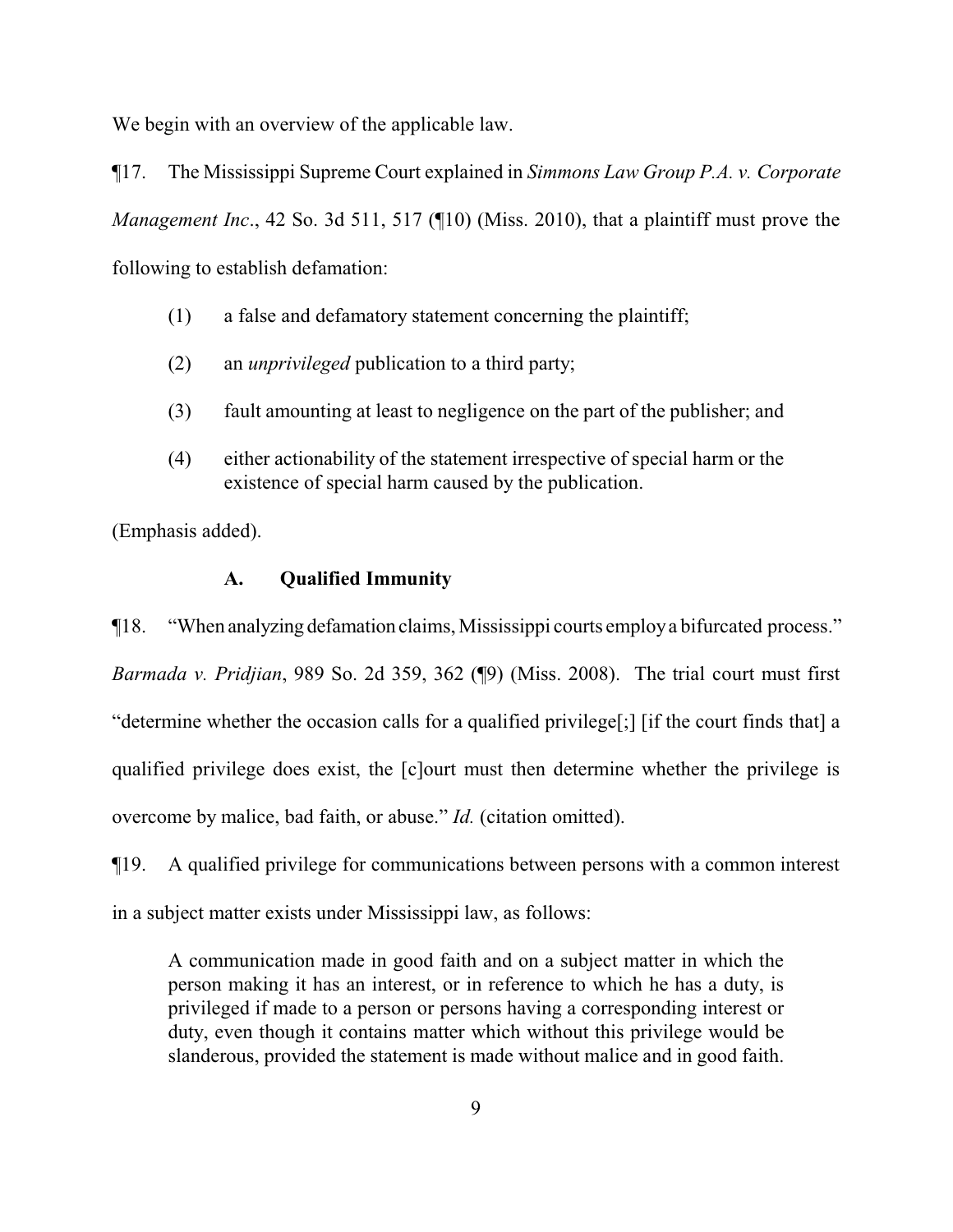*Eckman v. Cooper Tire & Rubber Co.*, 893 So. 2d 1049, 1052 (¶9) (Miss. 2005). "Where qualified privilege exists, a presumption of good faith arises. . . . A plaintiff must present affirmative evidence demonstrating actual malice to defeat the qualified privilege." *Barmada*, 989 So. 2d at 364 (¶17) (citing *Eckman*, 893 So. 2d at 1054 (¶14)); *S. Health Corp. of Houston v. Crausby*, 174 So. 3d 916, 921 (¶20) (Miss. Ct. App. 2015).

¶20. Hays specifically states in his brief that he "has conceded under the facts of this case, i.e., Laforge addressing his faculty, a qualified privilege did exist." Independently of this concession, we find, like the trial court, that a qualified privilege applies in this case with respect to President LaForge's statements to the L&L division on August 15, 2014, and his statements arising from that address. *See Staheli v. Smith*, 548 So. 2d 1299, 1305 (Miss. 1989) (finding qualified privilege protected communications between college dean and faculty senate concerning plaintiff professor's tenure application); *see also Beauchene v. Miss. Coll.*, 986 F. Supp. 2d 755, 766 (S.D. Miss. 2013) (finding qualified privilege protected communications among facultymembers concerning plaintifflaw student's compliance with academic standards without resorting to plagiarism) (citing *Smith v. White*, 799 So. 2d 83, 86 (¶7) (Miss. 2001)).

¶21. As noted, to overcome the presumption of good faith, Hays must show that President LaForge made the statements in question with actual malice. *Barmada*, 989 So. 2d at 364 (¶17). "Actual malice means that 'at the time the comments were published, the speaker either knew them to be false or made them in reckless disregard of their truth.'" *Crausby*,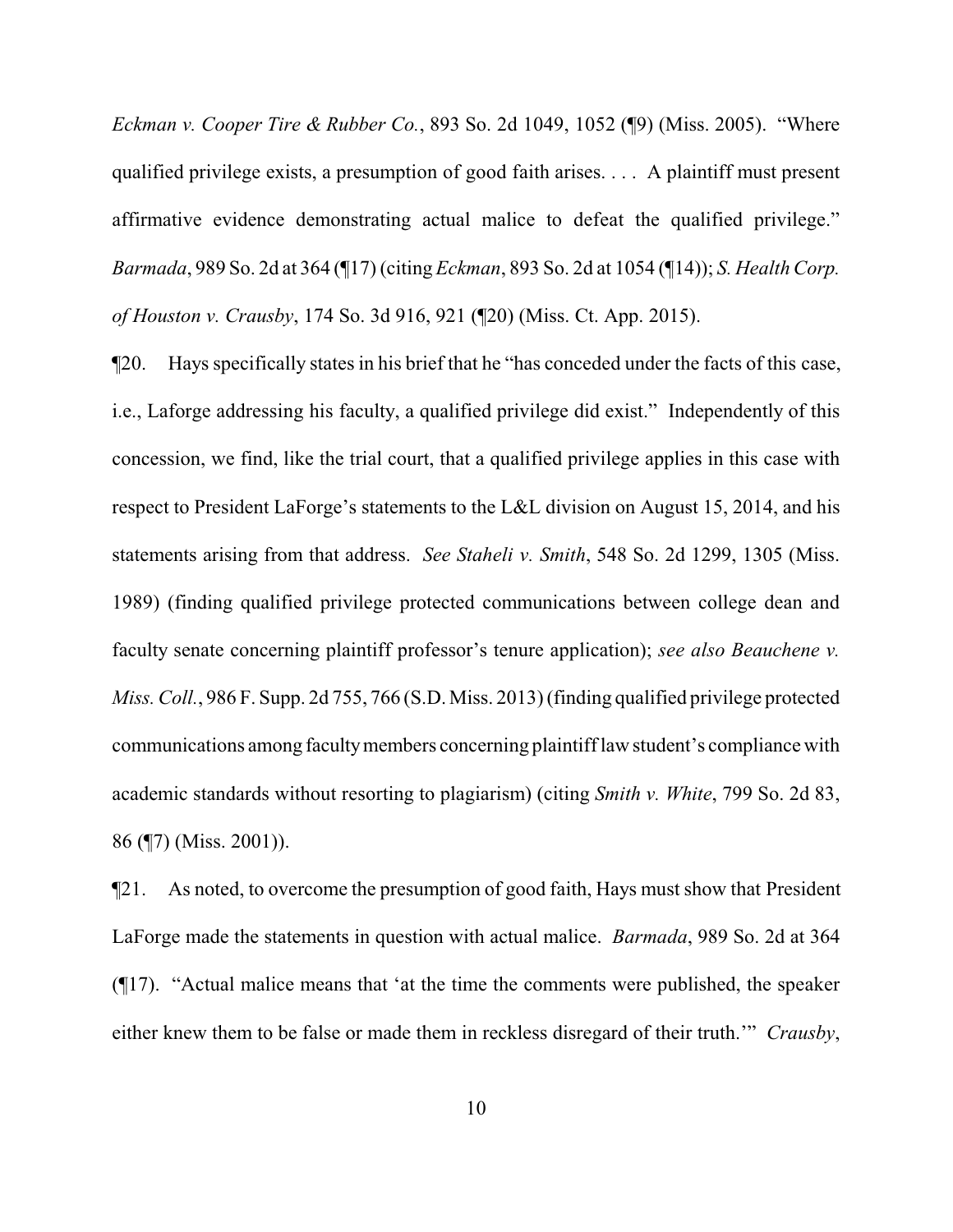174 So. 3d at 921 (¶20) (quoting *Smith*, 799 So. 2d at 87 (¶9)). "[A] person's ill will or personal spite will not, standing alone, support a finding of actual malice." *Franklin v. Thompson*, 722 So. 2d 688, 693 (¶15) (Miss. 1998). Rather, "the evidence must show that [the defendant] made a false publication with a high degree of awareness of probable falsity, or must have entertained serious doubts as to the truth of his publication." *Id.* (citations and internal quotation marks omitted). In this regard, "[t]he proof of malice must . . . be clear. It is not sufficient 'that the evidence be consistent with the existence of actual malice, or even that it raise a suspicion that the defendant might have been actuated by malice or a doubt as to his good faith." *Garziano v. E.I. Du Pont De Nemours & Co.*, 818 F.2d 380, 389 (5th Cir. 1987) (quoting *Hayden v. Foryt*, 407 So. 2d 535, 539 (Miss. 1981)). Hays "must affirmatively prove the existence of actual malice, and to do so it must be more consistent with the existence of actual malice than with its nonexistence." *Hayden*, 407 So. 2d at 539. ¶22. We also recognize that in determining whether anystatement is actionable, Hays bears the burden of proving a statement's falsity. *Jernigan v. Humphrey*, 815 So. 2d 1149, 1153  $($  [14) (Miss. 2002). Further, the Court must consider "[t] he said-to-be-offending words ... in the context of the entire utterance. Their complexion draws color from the whole." *Lawrence v. Evans*, 573 So. 2d 695, 698 (Miss. 1990). "The defamation must be unmistakable from the words and not be the product of innuendo, speculation[,] or conjecture." *Id.* "[N]othing in life or our law guarantees a person immunity from occasional sharp criticism, nor should it; mere "unfair" statements and "caustic commentary" are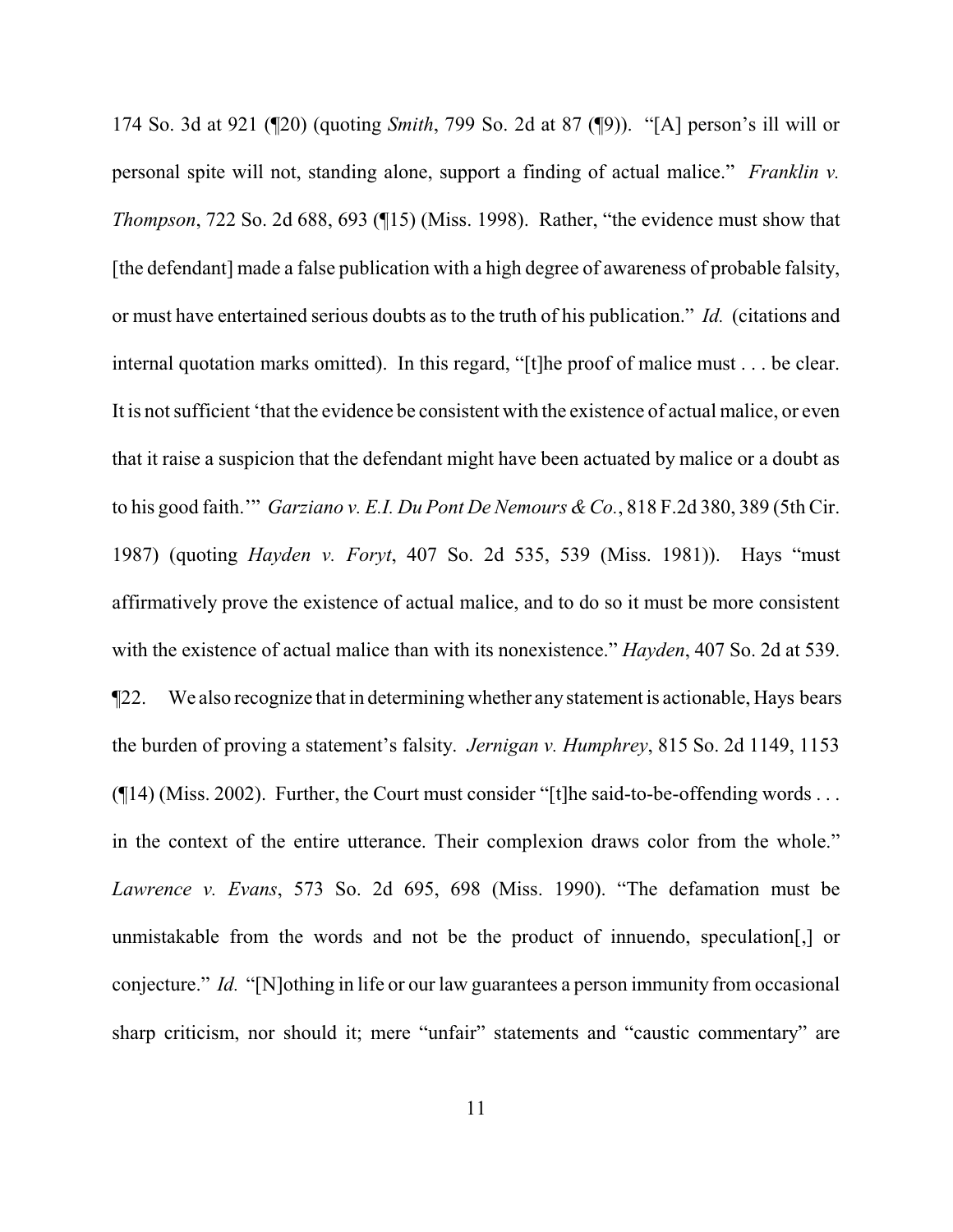"simply not actionable [as defamation]." *Ferguson v. Watkins*, 448 So. 2d 271, 276 (Miss. 1984); *see Johnson v. Delta-Democrat Pub. Co.*, 531 So. 2d 811, 814 (Miss. 1988) ("[N]ame calling and verbal abuse are to be taken as statements of opinion, not fact, and therefore will not give rise to an action for [defamation].").

¶23. With these principles in mind, we address the circumstances leading up to President LaForge's August 15, 2014 address and the statements and instances Hays asserts demonstrate that he has shown to be sufficient proof of actual malice.

# **B. The Circumstances Leading up to President LaForge's August 15, 2014 Address**

¶24. The record contains extensive evidence that President LaForge knew about the "Reinstate Bill Hays" campaign, Hays's conduct relating to that campaign, and Hays's conduct within the L&L division. Such evidence includes over one hundred pages of emails to LaForge from Interim Chair Mitchell, as well as Provost McAdams, Vice President for University Relations Michelle Roberts, and Interim Dean Hankins. These emails contain reports describing unprofessional and disruptive behavior stemming fromHays's attitude and his reinstatement campaign between May 22, 2014, and into August 2014. President LaForge was also forwarded and reviewed emails from Hays to the L&L division relating to the reinstatement campaign.

¶25. In his deposition, President LaForge described the basis for his knowledge:

From the reports from those who are my officials on campus who reported to me I'd heard of the terrible behavior in the division and the rudeness and the other things, unprofessional behavior among colleagues, and it seemed to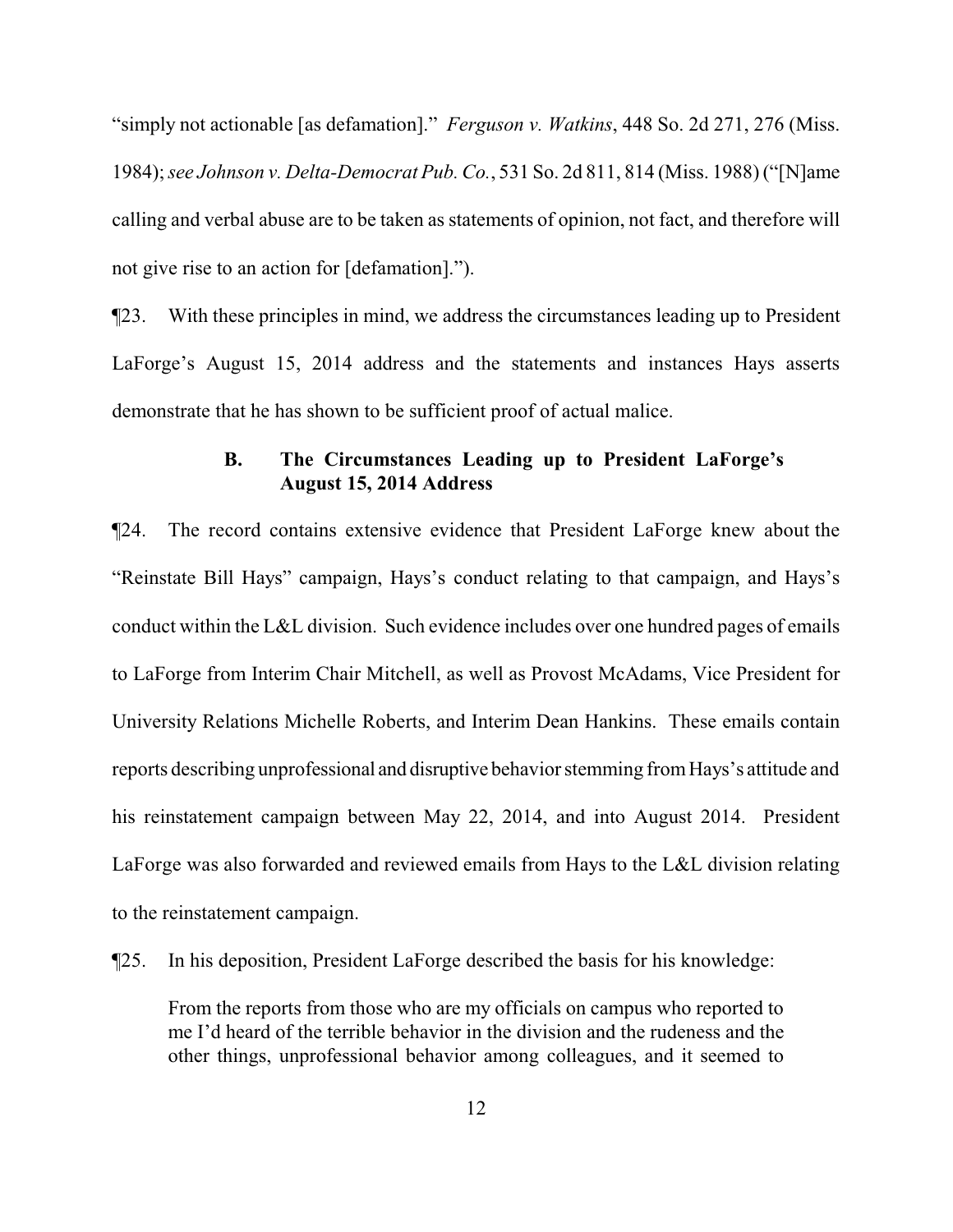percolate up and got worse from June to July. And I came to the point where I said enough is enough, and I called this meeting with the recommendation of my Provost, of course.

¶26. Similarly, as Provost McAdams explained in his affidavit, "[b]etween May 22 and August 15, I periodically met with President LaForge. I informed him of the deteriorating climate in the Division as a result of the Hays controversy," and "as Provost and VP for Academic Affairs," Provost McAdams told President LaForge about his particular concern for "[t]he involvement of students in the Hays controversy." Provost McAdams told President LaForge that "Hays or his supporters involved and used students as a tool in the campaign to reverse the Chair decision. Students wrote letters and personally came to visit me [(McAdams)] about the administrative decision that should not have affected them." Continuing, Provost McAdams stated that "[t]he Hays controversy was affecting the academy and distracting from the University's mission. I was concerned that more students would be brought into the controversy during the fall semester." Based upon his concerns that he had discussed with President LaForge, Provost McAdams asked PresidentLaForge to address the entire L&L division and to communicate to them that "enough is enough."

¶27. President LaForge accepted Provost McAdam's request, and his response evidences President LaForge's belief that such action was necessary:

After a great deal of thought AND in light of continuing unfolding events, I accept your offer/suggestion for us to meet with Chip and the L&L Division this Friday afternoon. The manipulation of Chip by Bill Hays has reached a new level. I have reached my limit and I know you have as well. I agree completely that we need to meet with them and tell BH and his sycophants that "enough is enough." We need to put them on collective notice that their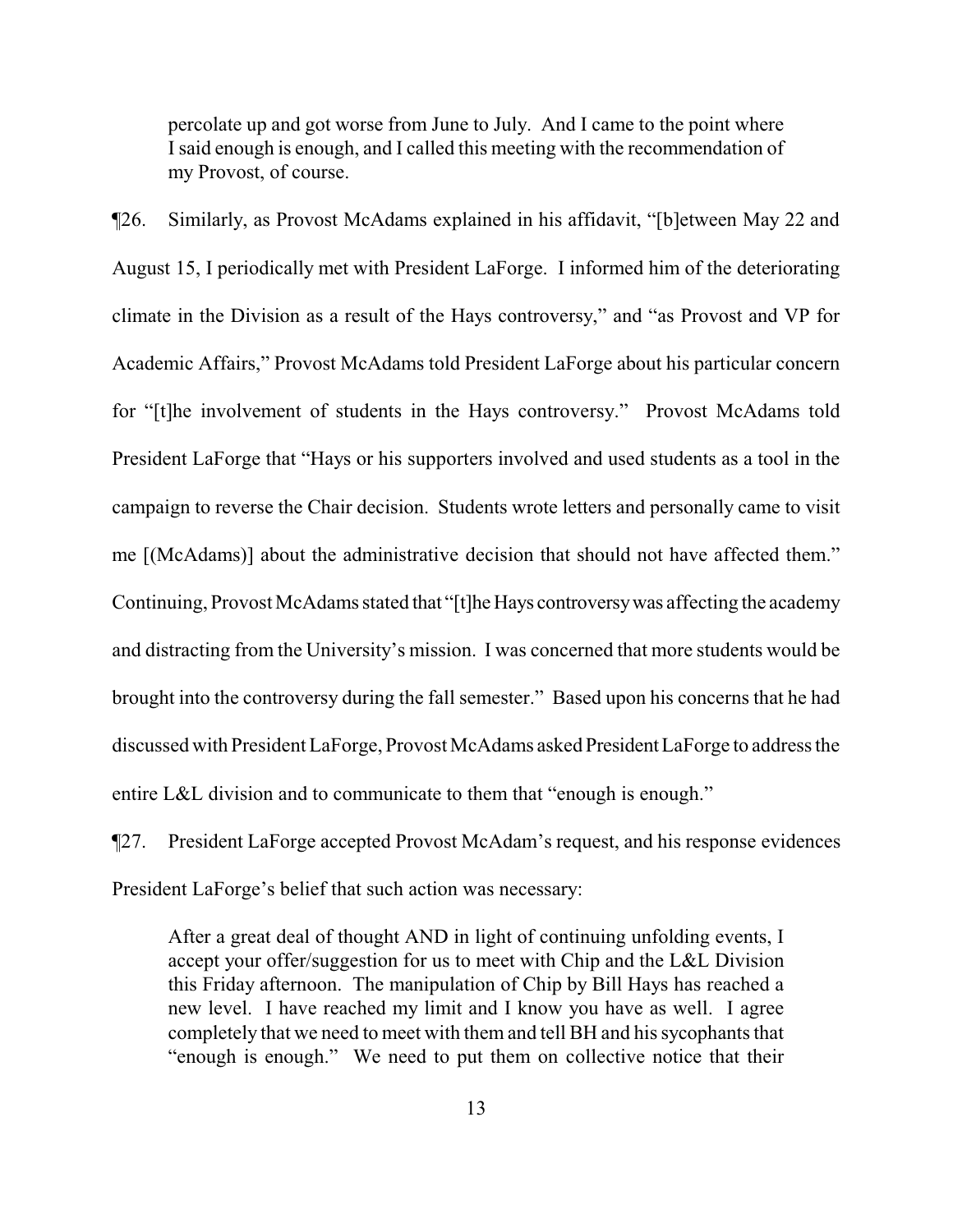behavior is totally unacceptable.

¶28. The record also reflects that before the August 15 division meeting, Provost McAdams gave President LaForge a list of "Talking Points for L&L Meeting," which stated the purposes for the meeting; namely, to "clear the air" and "[e]stablish expected professional behavior." Among other points, Provost McAdams identified the following "talking points":

• There has been a pattern of belligerent, rude, and totally unprofessional behavior by some of the faculty in L&L.

• Individuals, including senior faculty, are put on notice that this type of behavior to each other, to the chair, dean and others will not be tolerated.

• Manipulating students to "take sides" in a [personnel] issue is totally unprofessional and will be considered an act of academic misconduct.

• Pursuing a "scorched earth" policy is NOT consistent with DSU policies on Work Performance and Code of Conduct . . . NOR is it consistent with the Expectations of Faculty stated in the Faculty "Rights and Responsibilities" Policy . . . .

• Chip Mitchell did not ask for, nor did he seek this position.

• Chip did not create the problems with faculty credentials and qualifications—he inherited [them].

¶29. With this backdrop, we examine the statements and instances that Hays relies upon

in asserting that President LaForge acted with "actual malice" in this case.

## **C. The Alleged Defamatory Statements**

¶30. Hays describes four instances that he asserts "reveal LaForge's animustowards Hays" and generally references the "facts" section of his brief in which he describes other statements or instances that he apparently claims demonstrate "actual malice" on President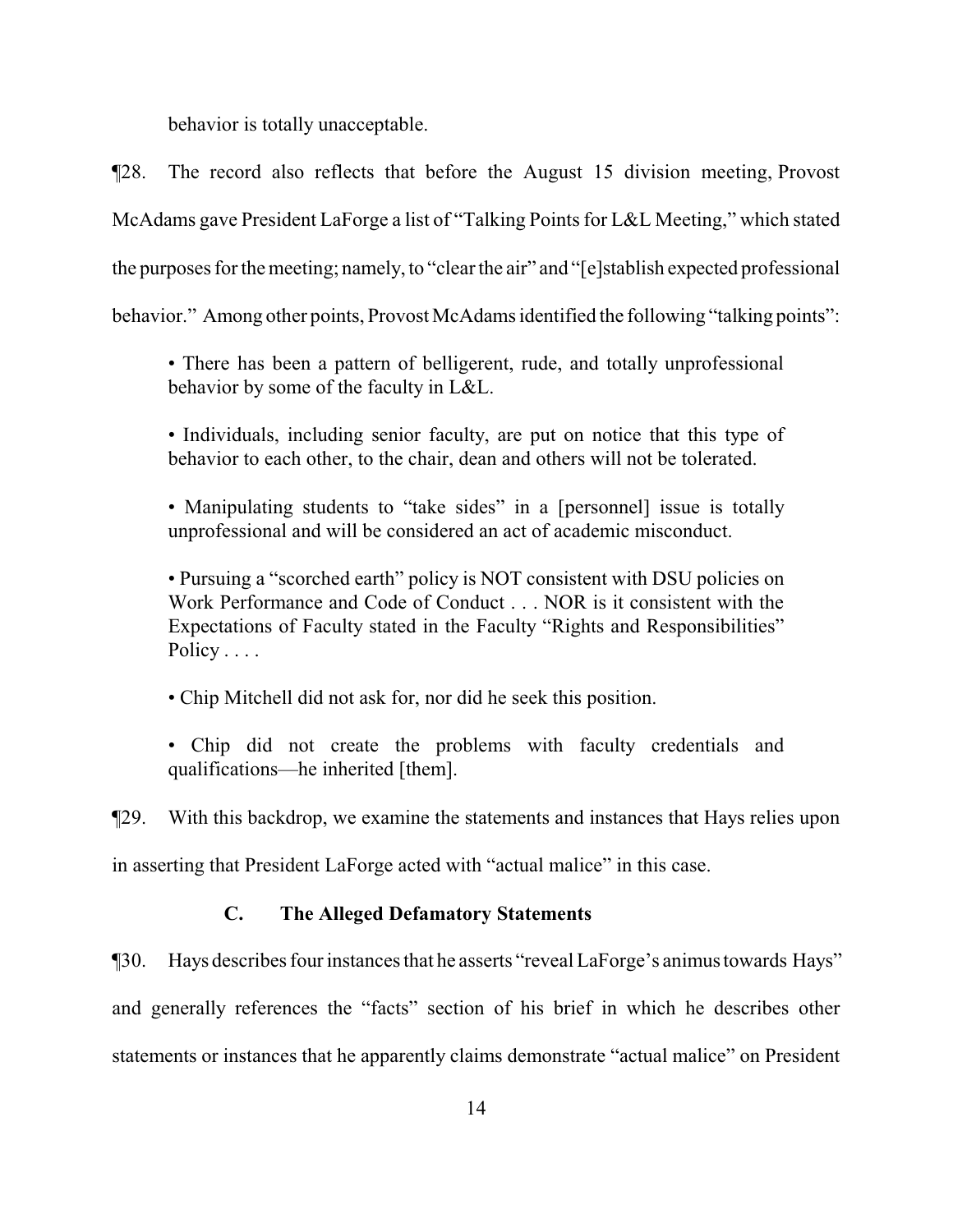LaForge's part.

¶31. First, Hays asserts that LaForge accused him during the August 15 address "of poisoning his students' minds" in connection with the Reinstate Bill Hays Facebook page. Hays points to the affidavits of the three administrators of the Facebook site in which these individuals state that Hays was not involved in "suggestions or submissions to be posted on the site." According to Hays, "Laforge easily could have determined the truth by a private meeting with Hays or by asking Hays's Dean to inquire." We find that his use of the term "poisoning" the students' minds, though caustic, does not amount to actionable defamation, particularly in light of the reports President LaForge had received from Provost McAdams, Interim Chair Mitchell, and other administrators. In any event, we have reviewed ample evidence in the record showing that Hays did enable and encourage the Facebook campaign. ¶32. More importantly, our review of the address transcript shows that President LaForge did not accuse Hays of participating in the Facebook page during the August 2014 division meeting. Rather, President LaForge said:

To write Facebook pages. I don't care, it doesn't bother me. I'm tolerant of that kind of stuff. Whether you did it or not, somebody enabled that. Somebody gave them the information from this Division, whether it was you, Bill, or whether it was someone else. *I'm not accusing you*, because at this point I really don't care what happened. This is all about going forward. It's not going to be tolerated.

(Emphasis added).

¶33. With respect to Hays's second example of purported actual malice on President LaForge's part, Hays mistakenly attributes Interim Chair Mitchell's email heading "He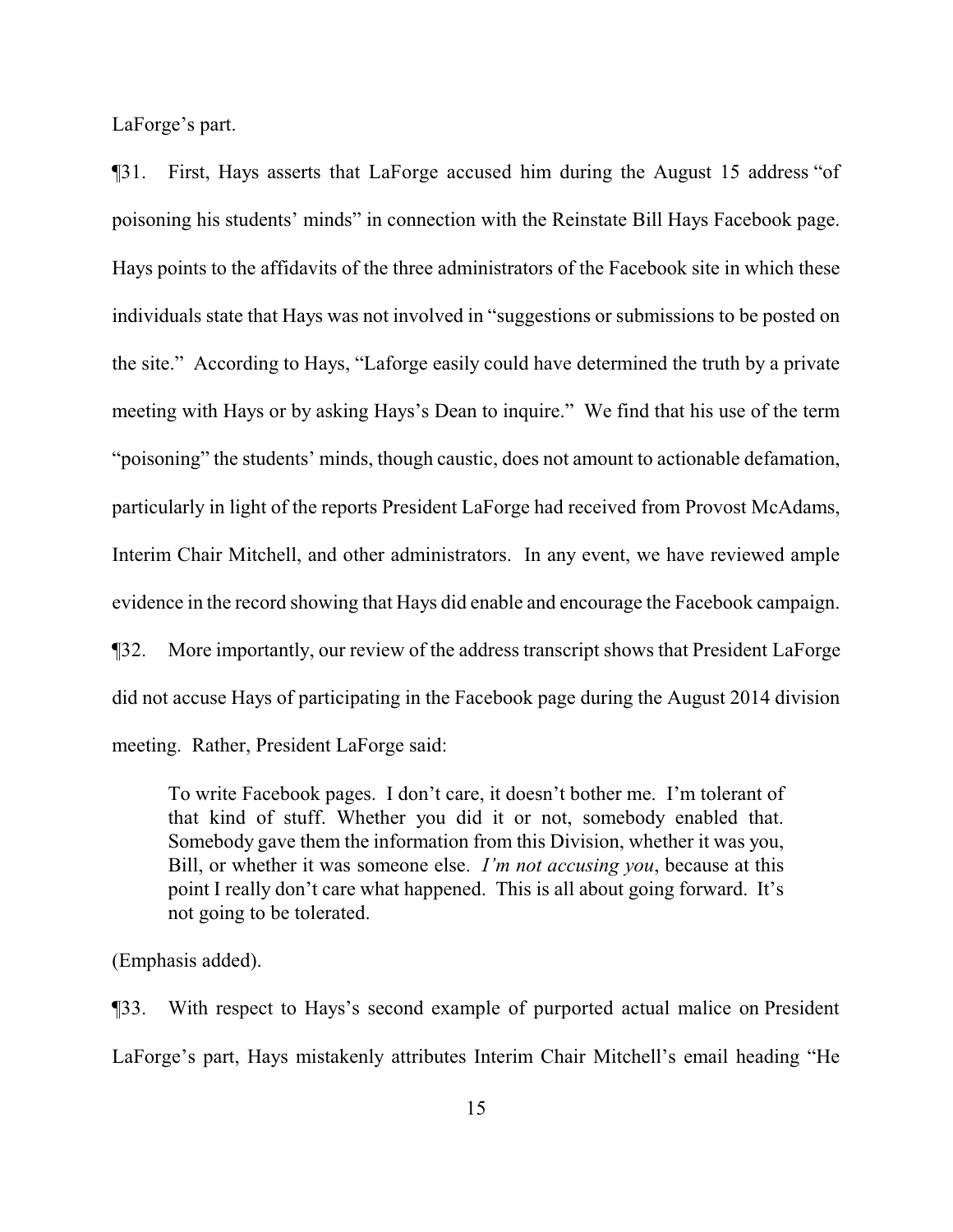doesn't deserve a graceful exit" to President LaForge. This is not evidence attributable to President LaForge at all.

¶34. As for Hays's third and fourth instances purportedly evidencing President LaForge's actual malice, Hays points to the denial of his emeritus application years after President LaForge's address to the L&L division and a statement by President LaForge to Provost McAdams on December 18, 2015, that "his [(Hays's)] departure is even more ignominious than even I predicted" in response to Provost McAdams's email detailing issues related to Hays's exit. Neither of these instances, however, have any bearing on whether at the time of President LaForge's August 15, 2014 address to the L&L division, President LaForge knew any statements about Hays were false or entertained "serious doubts" in his mind as to their truth, *Franklin*, 722 So. 2d at 693, nor do we find that these instances constitute actionable defamation.

¶35. In the facts section of his brief, Hays describes President LaForge's address as "a scathing diatribe against Hays." As an example, Hays sets forth an excerpt from President LaForge's address directed at Hays:

I am telling you to stand down. Bill Hays, I am telling you to stand down. That's my expectation. You and your colleagues are going to be held accountable. The attitudes, the bad behavior, the passive aggressiveness related to your contract non-renewal have infected this Division to the point where it's toxic and it's untenable. It's unprofessional.

Though perhaps harsh, we find that these statements do not constitute actionable defamation.

¶36. Hays also points to a portion of President LaForge's address in which he "accused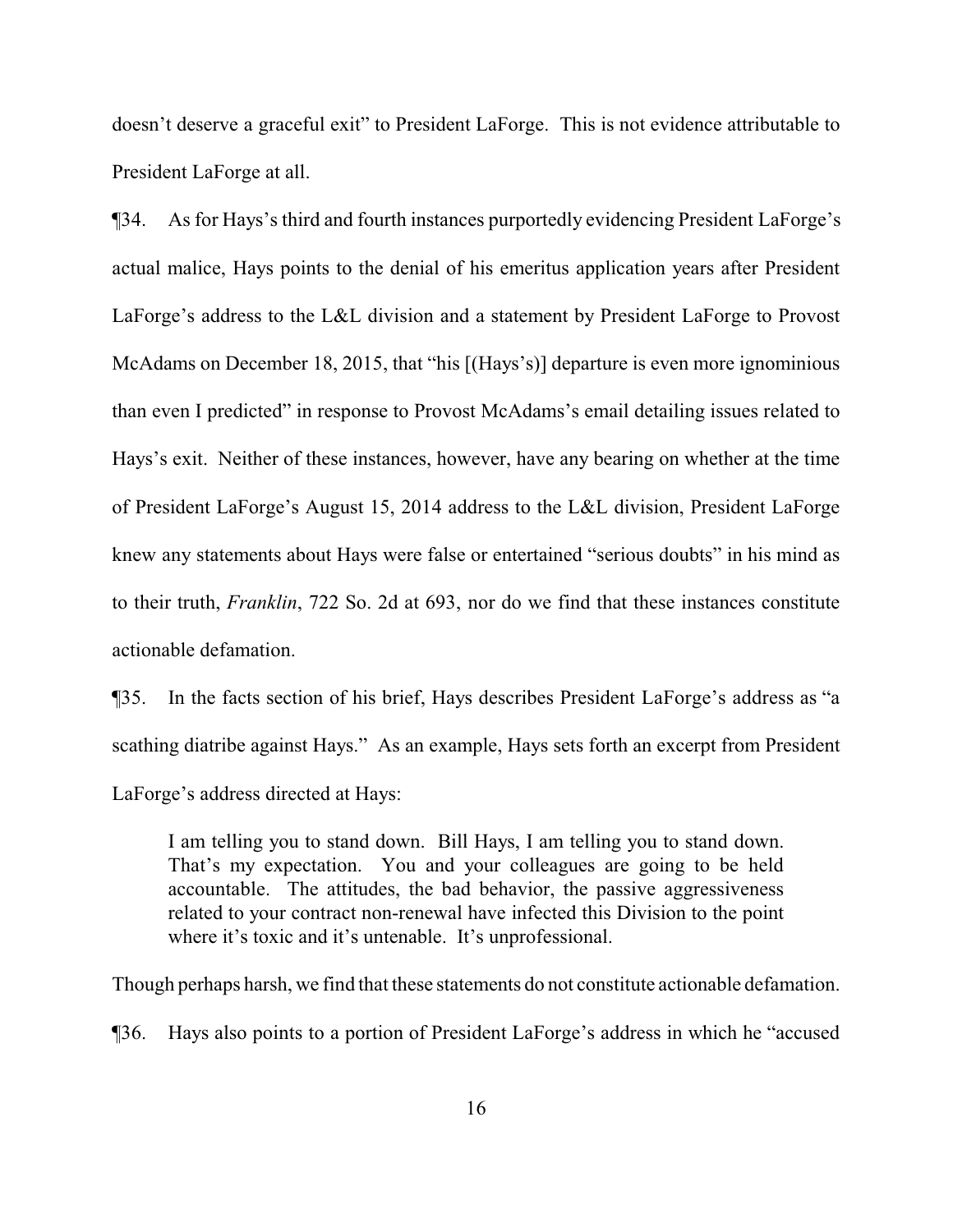Hays of 'petulant behavior,' 'killing this Division,' [and] . . . warned Hays'[s] colleagues to distance themselves from Hays." These words, in context, were stated as follows:

Some of you [(the faculty members)] may have said, "Well, I don't have anything to do with this." Well, let me give you the best path to deal with this. The best way to pull something out of this that is positive, it's this: distance yourself from all of this bitterness, distance yourself from all of this . . . . And, if you continue to perpetuate these things, Bill, and those who champion what you are doing, it's just going to lead to a bad path . . . . Your petulant behavior, others who are supporting you, are killing this Division . . . . So, here's the positive path—you distance yourself from the bad behavior, focus on your students, and focus on, you know, your mission, what you're supposed to be doing here. But, know that these are the expectations we're going to have, and it saddens me to have to come over here and talk about this. I never should have had to do this. He [(Provost McAdams)] shouldn't have to do this. But in this case it became imperative. Because, it [has] just gotten too far, and it [has] gone on for too long. It's over. It can't happen.

Viewed as a whole, we find that President LaForge's frank opinions about the L&L division

and his expectations for the future conduct of the faculty do not create an actionable

defamation claim. 5

¶37. Hays further asserts that President LaForge accused him of "academic malfeasance,"

<sup>5</sup> *See, e.g.*, *Ferguson*, 448 So. 2d at 273 (illustrating that statements regarding physicians and their compensation were statements of opinion and not actionable); *Hupp v. Sasser*, 490 S.E.2d 880, 884-85 (W. Va. 1997) (explaining that references to plaintiff's "unprofessional behavior" and "unacceptable behavior" were statements of "non-fact subjective conclusions" that are "clearly not provably false"; statements that plaintiff is "a bully" and that "[h]e tried to bully me," were statements of subjective opinion devoid of provable assertion of fact and not defamatory); *Dong v. Bd. of Tr.*, 236 Cal. Rptr. 912, 920-22 (1987) (stating that letter from professor that criticized colleague's research practices was statement of opinion and not actionable); *Byars v. Kolodziej*, 363 N.E.2d 628, 630 (Ill. App. Ct. 1977) (finding that statement by department head that neither quantity nor quality of professor's published work justified grant of tenure was "mere opinion of the plaintiff's qualifications" and not defamatory).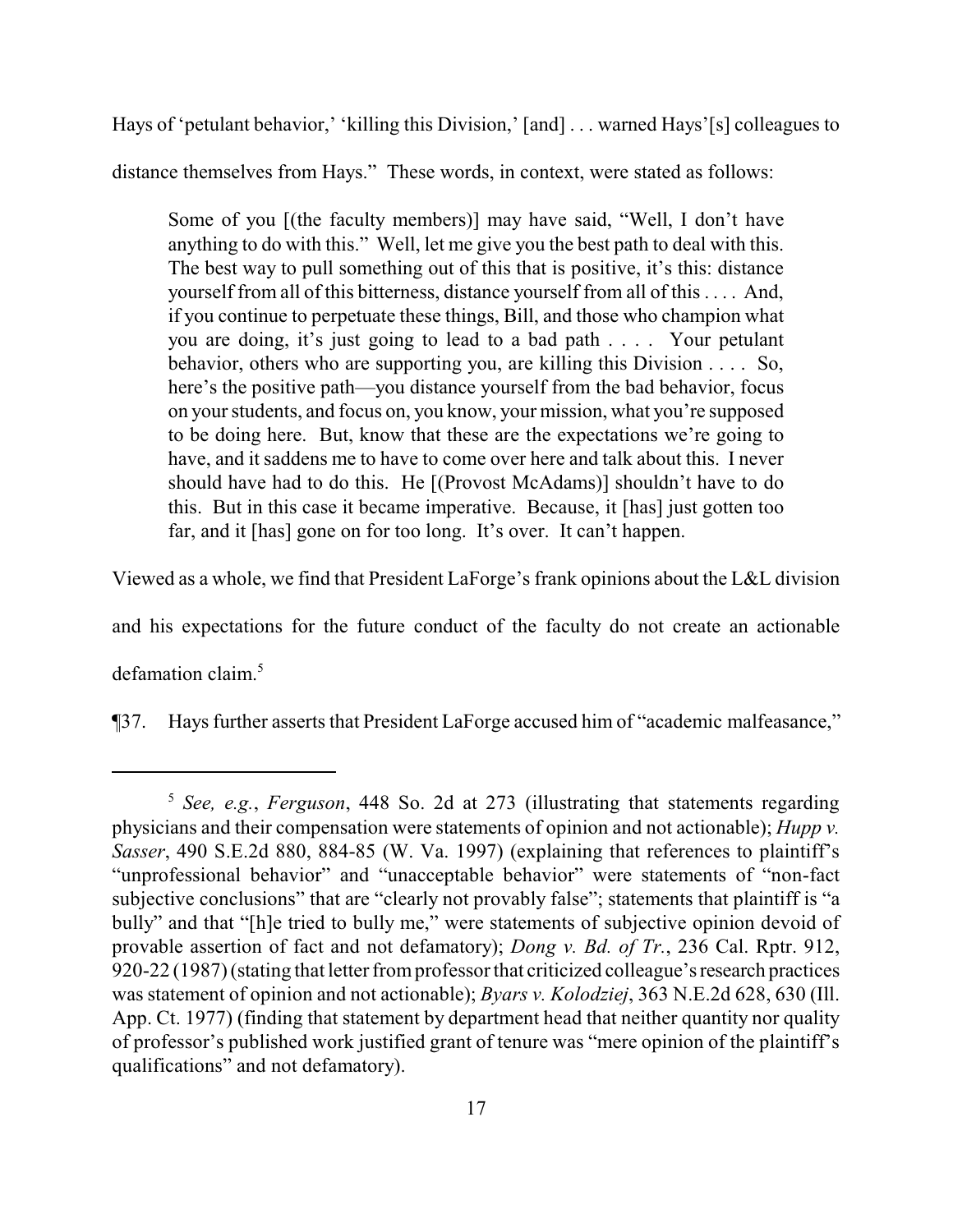but President LaForge did not. The transcript of the August 15, 2014 address shows that President LaForge said to Hays, "One of the most abominable things, I think, is that you've involved students. That's shameful. It's *probably* academic malfeasance. *I don't know what it is.*" (Emphasis added). In any event, again, President LaForge's opinions, though perhaps believed by Hays to be "unfair," do not give rise to an actionable defamation claim.

¶38. Hays also takes issue with President LaForge's comment during his address that "[t]his is Delta State University, not Bill Hays University. And, I think your colleagues need to hear that."<sup>6</sup> This is a factual statement, and it is true. It does not create a basis for a defamation claim. *Jernigan*, 815 So. 2d at 1153 (¶14) ("In defamation actions . . . the threshold question with which this Court is faced, is whether the published statements are false. Truth is a complete defense to [a defamation] action[,] . . . [and] [t]he plaintiff has the burden of proving the falsity of the statement.").

¶39. Lastly, Hays identifies in his brief statements made by President LaForge in communications to third parties following his August 15, 2014 address. We have reviewed these statements in context and find that although some may be considered "caustic commentary," they are "simply not actionable [as defamation]." *Ferguson*, 448 So. 2d at 277.

<sup>6</sup> President LaForge repeated this statement in a November 2014 general faculty meeting in response to an anonymously submitted question about Hays's reinstatement. Hays asserts this constituted "[a]nother act of pure malice by LaForge directed at Dr. Hays." We find it constitutes no such thing for the reasons stated above.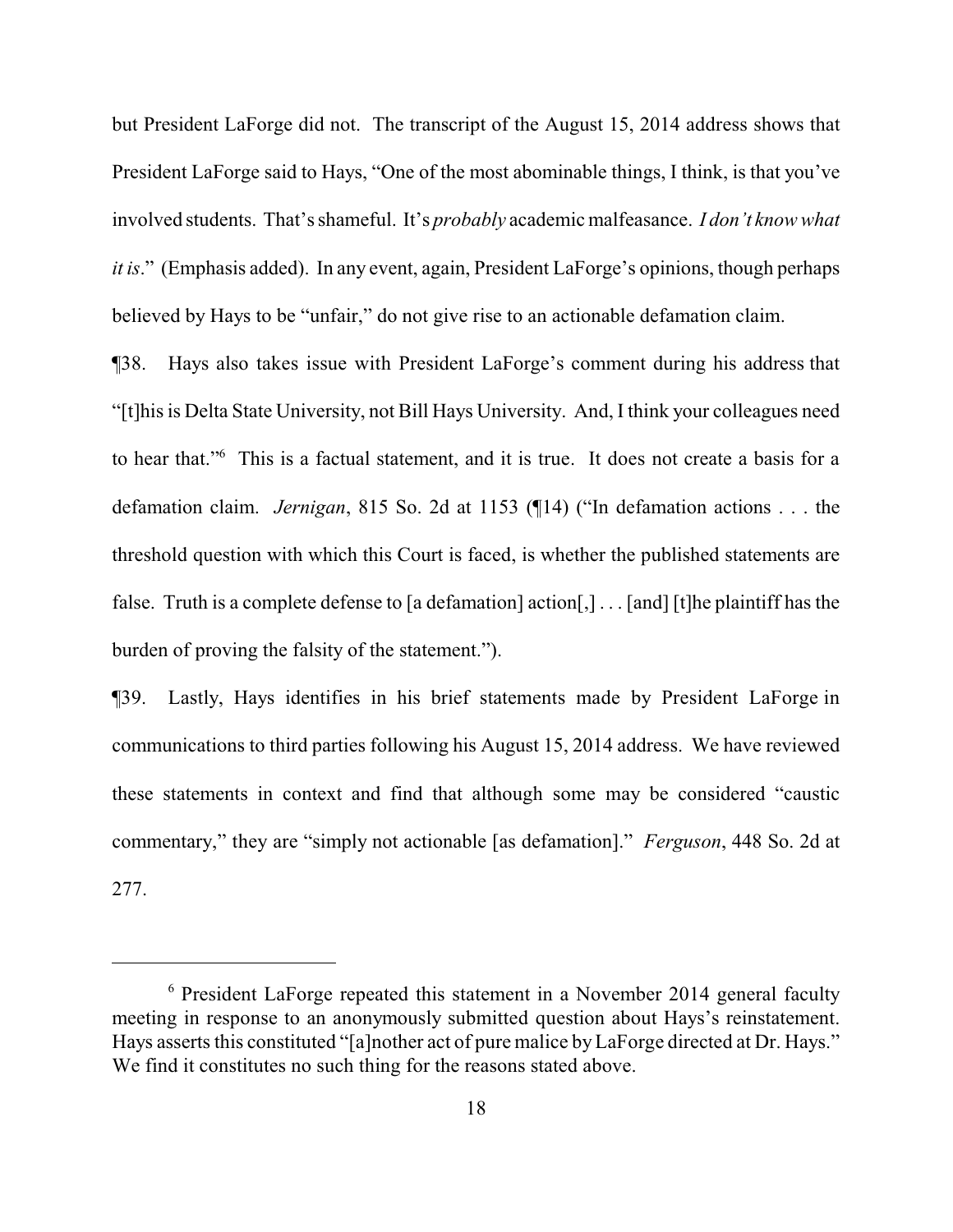¶40. In sum, we find that Hays failed to present evidence establishing a genuine issue of material fact that President LaForge spoke with "actual malice" in this case. In particular, our review of the record, including the transcript of President LaForge's August 15, 2014 address to the L&L division, shows that his comments were aimed at encompassing the talking points delineated by Provost McAdams. We find, like the trial court, that although "[t]he comments of LaForge were in a direct and what might be considered a harsh tone," his "comments were aimed at the perceived disruption of normal collegiate life at the university and the extent, if any, to which Hays and perhaps others purportedly contributed to the disruption." This does not constitute "actual malice." On the contrary, in light of the vast amount of information contained in the record evidencing LaForge's knowledge of the events leading up to his address, LaForge's own concerns for the University's well-being, as well as the concerns expressed to him by Provost McAdams and other members of the faculty and administration, we find no evidence creating a genuine issue of material fact that LaForge knew any alleged comments made on August 15, 2014, were false or that he "made them in reckless disregard of their truth." *Smith*, 799 So. 2d at 87 (¶9). Further, although President LaForge may have "sharp[ly] criticized" Hays, and some of his comments may have been "caustic" or even "unfair" in Hays's view, this does not constitute actionable defamation. Accordingly, we affirm the grant of summary judgment in President LaForge's favor on Hays's defamation claim against him.

## **II. False Light Invasion of Privacy**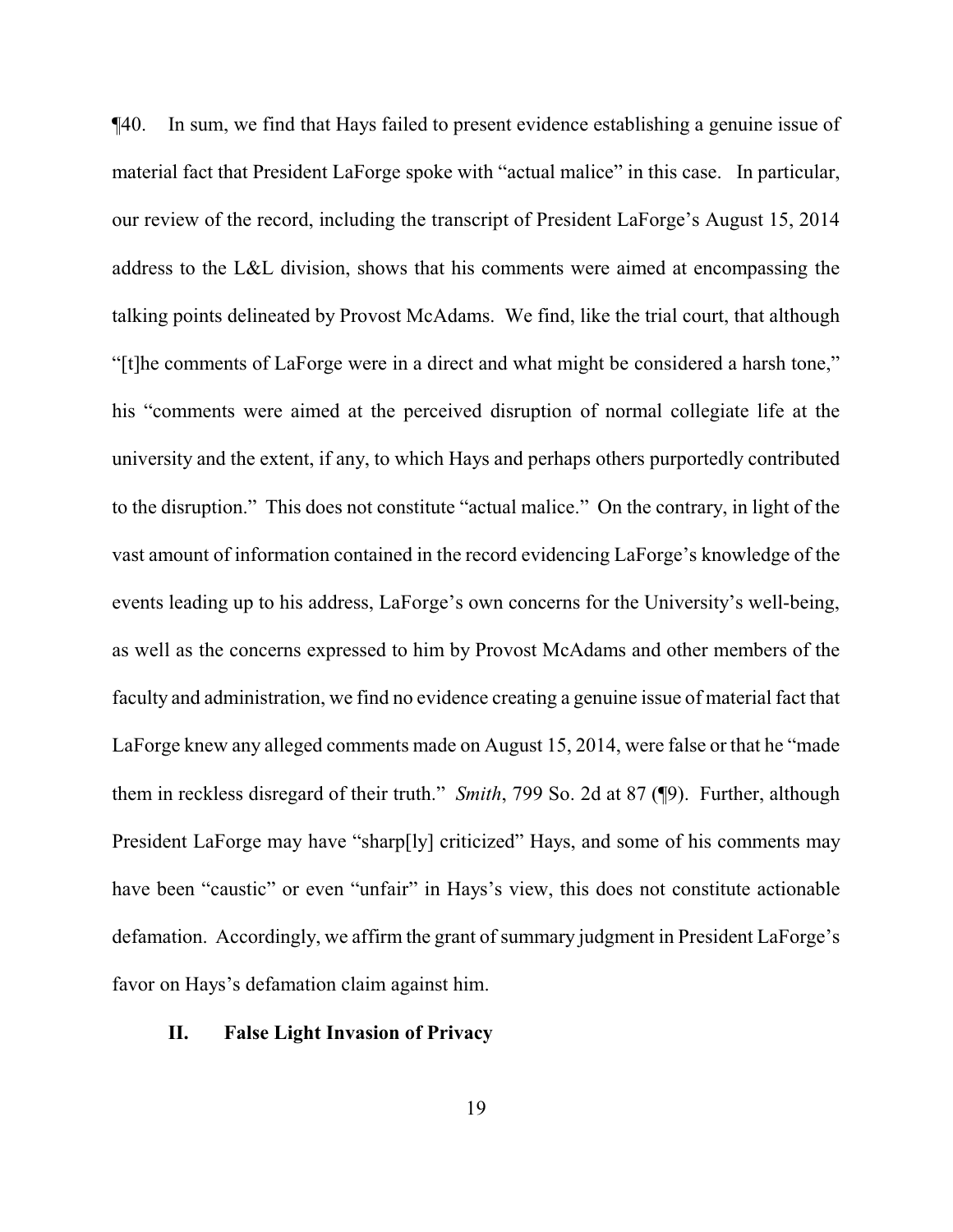¶41. Hays relies on the same purported "proof" of actual malice to support his false-lightinvasion-of-privacy claim against President LaForge and offers no other argument on this issue. To recover for false light invasion of privacy, Hays must demonstrate "(a) the false light in which the other was placed would be highly offensive to a reasonable person, and (b) the actor had knowledge of or acted in reckless disregard as to the falsity of the publicized matter and the false light in which the other would be placed." *Cook v. Mardi Gras Casino Corp.*, 697 So. 2d 378, 382 (Miss. 1997) (citing *Prescott v. Bay St. Louis Newspapers Inc*., 497 So. 2d 77, 79 (Miss. 1986)).

¶42. For the same reasons that we affirm the grant of summary judgment in President LaForge's favor with respect to Hays's defamation claim, we likewise find that the trial court properly granted summary judgment in President LaForge's favor on Hays's false-lightinvasion-of-privacy claim. Namely, President LaForge did not make statements of false and defamatory fact concerning Hays, qualified privilege bars Hays's claims, and Hays failed to show the existence of a genuine issue of material fact with respect to the "actual malice" element of his claim. *See Blake v. Gannett Co.*, 529 So. 2d 595, 606 (Miss. 1988) (holding that "[b]ecause . . . the published statements were true or protected opinion or not clearly directed toward the appellant," summary judgment in the defendants' favor on plaintiff's defamation claim was proper, and the plaintiff's "false light invasion of privacy action was properly dismissed on motion for summary judgment since it was based on the same published statements"); *see also Cook*, 697 So. 2d at 383 (recognizing that the failure to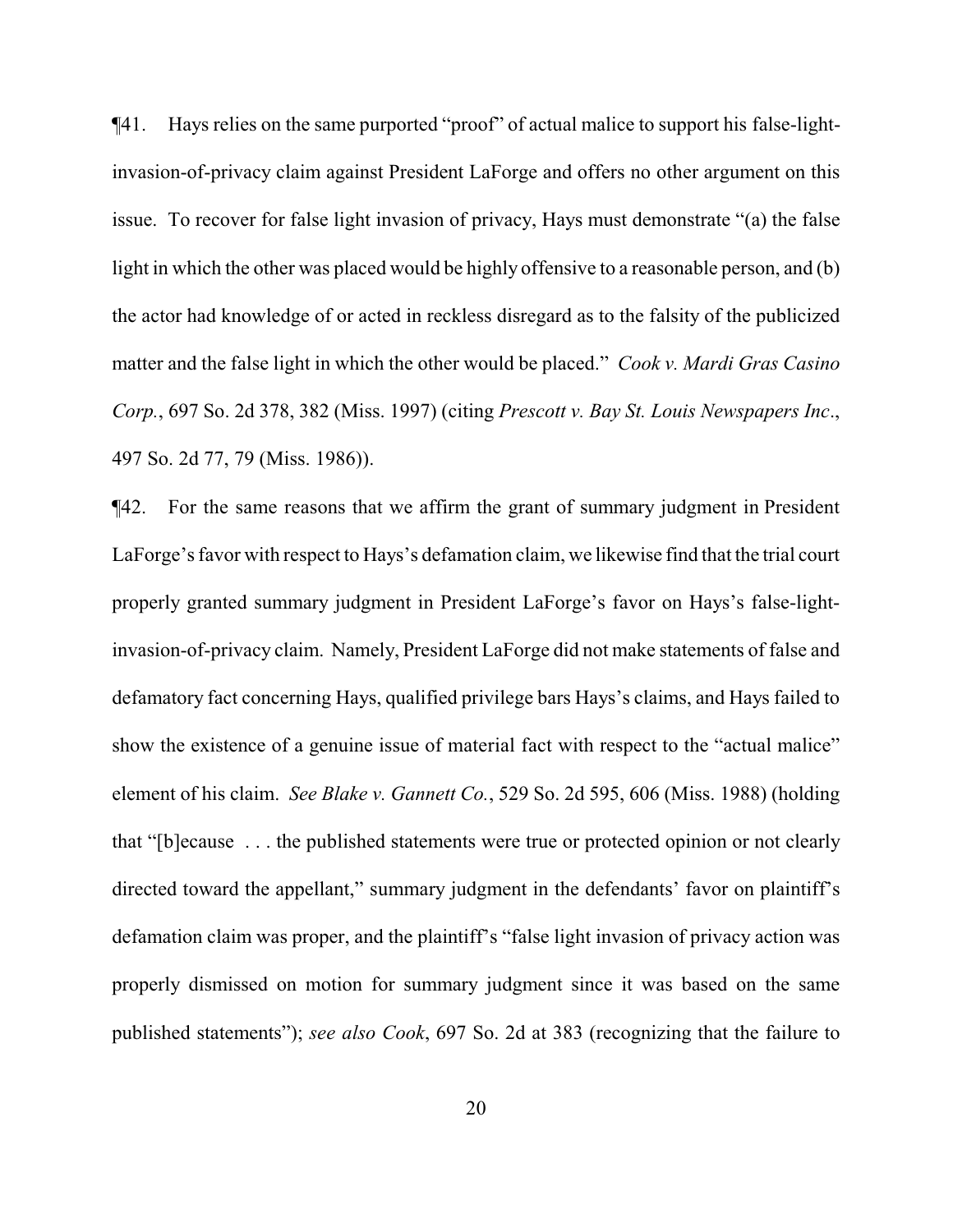show that defendants "acted in reckless disregard of any falsity" would preclude plaintiff's false light claim); *Prescott*, 497 So. 2d at 80 (recognizing similarity in proof of defamation and false light invasion of privacy); *Isom v. Valley Forge Ins. Co.*, No. 2:16-CV-109-KS-MTP, 2016 WL 7239490, at \*3 (S.D. Miss. Dec. 13, 2016) (Calling the plaintiff "'a piece of s\*\*\*'. . . does not amount to . . . false light invasion of privacy because it does not convey any factual assertion, but is rather the sort of loose, figurative or hyperbolic which would negate the impression that a factual statement was being made." (citations and internal quotation marks omitted)), *aff'd*, 716 F. App'x 280 (5th Cir. 2017).

#### **III. Intentional Infliction of Emotional Distress**

¶43. Hays asserts that he presented proofthat President LaForge acted with "actual malice" sufficient to overcome summary judgment on his intentional-infliction-of-emotional-distress claim. For Hays to prevail on this claim, "the severity of the conduct at issue must be 'so outrageous in character, and so extreme in degree, as to go beyond all possible bounds of decency, and to be regarded as atrocious, and utterly intolerable in a civilized community.'" *Weible v. Univ. of S. Miss.*, 89 So. 3d 51, 64 (¶41) (Miss. Ct. App. 2011) (quoting *Speed v. Scott*, 787 So. 2d 626, 630 (¶18) (Miss. 2001)). This "is a tall order in Mississippi," *id.*, and "[t]he liability clearly does not extend to mere insults, indignities, threats, annoyances, petty oppression, or other trivialities." *Brown v. Inter-City Fed. Bank for Sav*., 738 So. 2d 262, 265 (¶9) (Miss. Ct. App. 1999) (quoting *Lawson v. Heidelberg E.*, 872 F. Supp. 335, 338 (N.D. Miss. 1995)).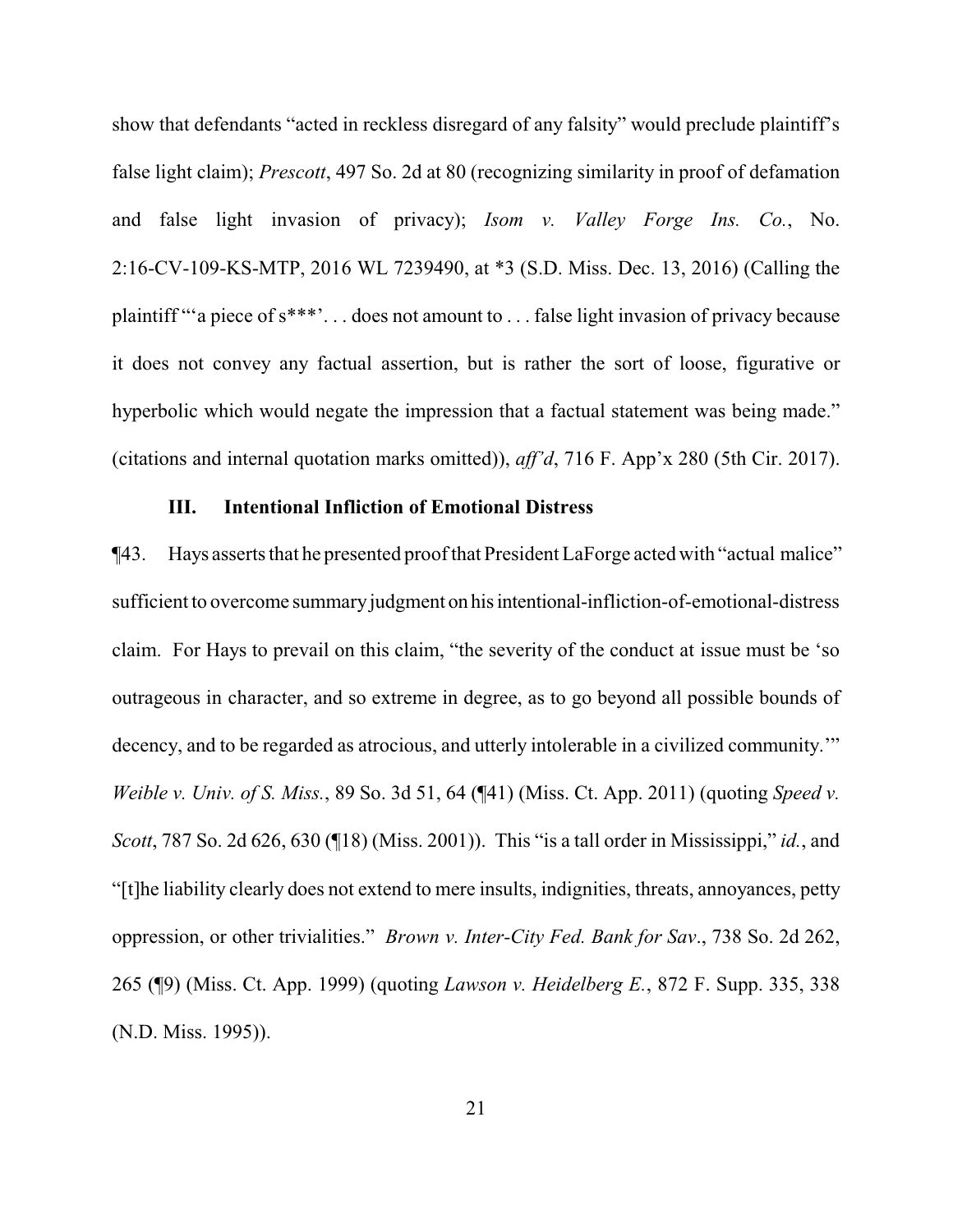¶44. Further, "[a] claim for intentional infliction of emotional distress will not ordinarily lie for mere employment disputes." *Lee v. Golden Triangle Plan. & Dev. Dist. Inc*., 797 So. 2d 845, 851 (¶24) (Miss. 2001); *see Brown*, 738 So. 2d at 265 (¶9). As the Court has recognized, "[o]nly in the most unusual cases does the conduct move out of the 'realm of an ordinaryemployment dispute' into the classification of'extreme and outrageous,' as required for the tort of intentional infliction of emotional distress." *Brown*, 738 So. 2d at 265 (¶9) (quoting *Prunty v. Ark. Freightways Inc*., 16 F.3d 649, 654 (5th Cir. 1994)). Specifically, "[m]ere employment disputes not actionable through intentional infliction of emotional distress claims include unfair criticism of job performance, poor evaluations, demands that employees quit or face termination based on fabricated reasons, harassment[,] and termination." *Gardner v. Swedish Match N. Am. Inc*., No. 2:04cv337-KS-JMR, 2006 WL 2483240, at \*4 (S.D. Miss. Aug. 28, 2006) (citations and internal quotation mark omitted). ¶45. In comparison, in *Weible*, this Court described instances that did constitute the requisite outrageous conduct. *Weible*, 89 So. 3d at 64 (¶41). These instances include intentionally hiding an unwed father's child while arranging for the child to be adopted by strangers, *Smith v. Malouf*, 722 So. 2d 490, 498 (Miss. 1998); forging an unwilling customer's signature on a car-sales contract and submitting that contract to a finance company that informed the customer that if he did not make the payments his "credit rating would be destroyed," *T.G. Blackwell Chevrolet Co. v. Eshee*, 261 So. 2d 481, 483 (Miss. 1972); and threatening the elderly mother of a debtor with being sent to jail while using